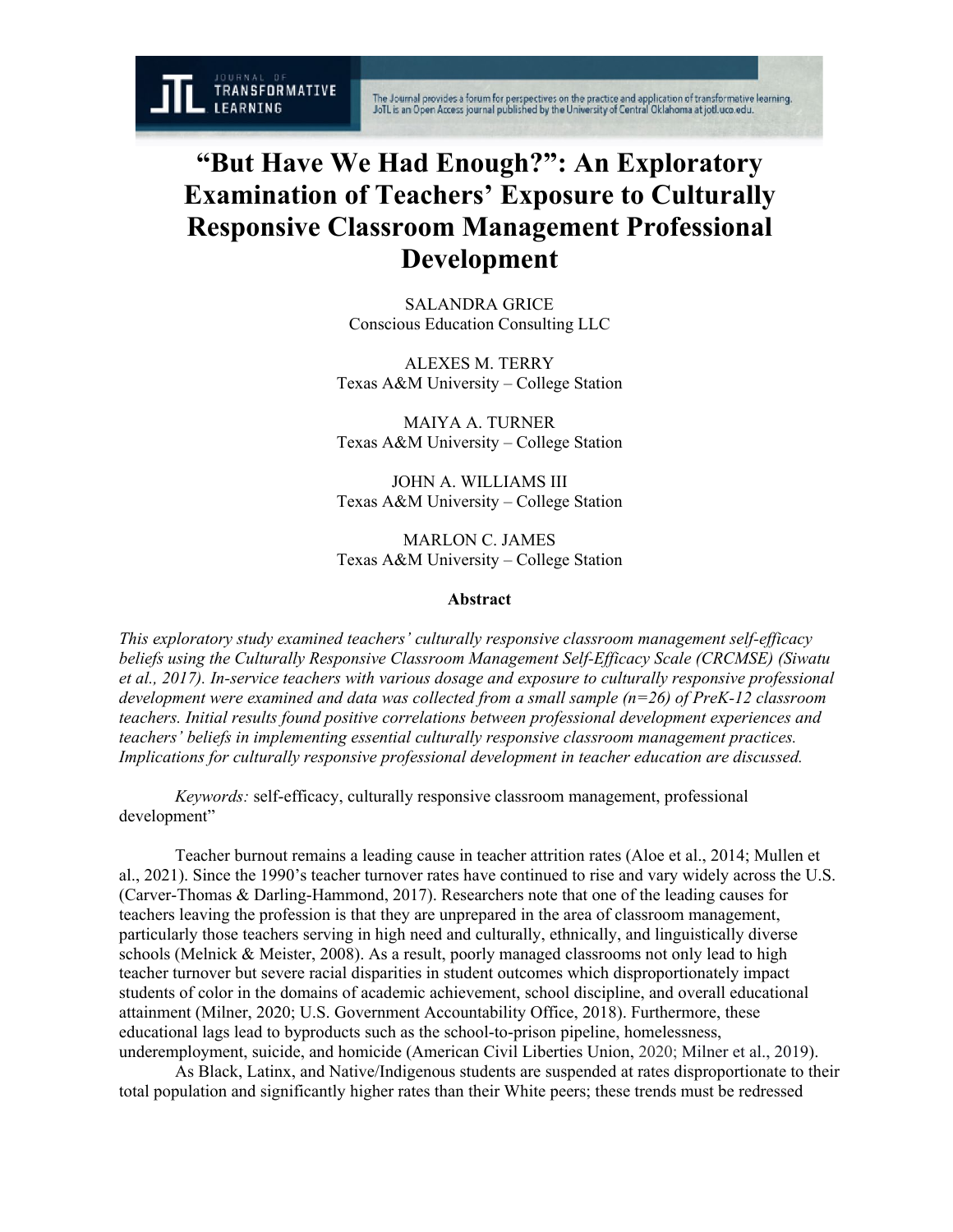(American Psychological Association Zero Tolerance Task Force; 2008; Williams et al., 2018; Heilbrun et al., 2018). Schools need effective educators who can support the cultural assets of a diverse student population while reducing the negative outcomes of poorly managed classroom environments which rely heavily on punitive discipline practices. A transformative learning experience such as Culturally Responsive Classroom Management Professional Development (CRCM PD) is essential in forging pathways which interrupt past and current negative discipline trends in education which continue to adversely affect culturally and linguistically diverse students.

The adverse effects of punitive school discipline practices and policies have been documented extensively in school discipline research over the past three decades (Gregory et al., 2010; McCarthy & Hodge, 1987; Raffaele Mendez & Knoff, 2003). Researchers revealed these "zero-tolerance" policies intended to create safe and compliant schools ended up exacerbating suspension rates, drop-out rates, worsened school climates, and lowered student achievement (Hanselman, 2019; Hoffman, 2014; Raffaele Mendez & Knoff, 2003; Skiba & Rausch, 2006). Black students, in particular, carry significant weight in representations of discipline referrals, in-school and out-of-school suspensions, and law enforcement referrals than any other racial or ethnic group (Blad & Harwin, 2017; Heilbrun et al., 2018). Studies have also shown that Black students are not only subject to more frequent discipline referrals but also receive harsher consequences for the same infractions committed by their White and sometimes Asian counterparts (Milner et al., 2019; Skiba et al., 2002). Addressing the classroom management issues which exacerbate the occurrence of punitive discipline practices that not only disproportionately affect Black students, but all students, is of utmost importance.

To begin, all educators need to understand the important connections between culture and behavior so they may make more informed decisions when responding to diverse students' perceived misbehavior (Siwatu et al., 2017). Additionally, managing a culturally diverse classroom is complicated by the lack of CRCM PD available for today's teachers (Weinstein et al., 2004). In U.S. public schools, students of color make up most of the student population, yet the teaching force remains predominantly White, affluent, and female (Rychly & Graves, 2012; U.S. Department of Education, 2020). This is concerning as a historical analysis of schools in the U.S. illuminates, our educational institutions are not places of racial neutrality. Race, culture, class, language, and other social characteristics are intricately tied together to opportunities for learning and discipline practices (Anderson, 1988; Tyack, 1974).

Nurturing a culturally responsive teaching force must become a national priority. Educators must be effective in understanding the cultural aspects of student behavior; they must also view the diverse behavioral practices of their pupils through a culturally responsive lens (Hilaski, 2020; Umultu & Kim, 2020; Weinstein et al., 2003; Weinstein et al., 2004;). Increasing teachers' understanding of students' diverse behavioral practices will have a profound and positive impact in overturning current disparities in discipline rates for diverse students. CRCM practices seek to reduce and eliminate the harmful effects of the current cultural conflicts reproduced by culturally unaware teachers (Weinstein et al., 2004). Unfortunately, in-service educators have few opportunities to receive authentic, comprehensive, and ongoing professional development in culturally responsive practices. There are even fewer with a CRCM focus (Austin et al., 2019; Gay, 2010; Lakhwani, 2019).

Teachers' self-efficacy or their beliefs regarding actualizing CRCM practices is a critical consideration as well (Bradshaw et al., 2018; Jackson & Boutte, 2018; Siwatu, 2007; Siwatu et al., 2017). Theoretical support for this assertion is based on Bandura's social cognitive theory (Bandura, 1977). Bandura's (1977) social cognitive theory examined the cognitive factors at play in individual behavior. This theory describes two particular beliefs individuals can possess—self-efficacy and outcome beliefs; both can be used as solid predictions of individual behavior. In this study, teacher selfefficacy is the focus and grounds the theoretical underpinnings of the following findings. As Bandura (1977) defines *self-efficacy* as the belief in one's capabilities, teacher's self-efficacy can be described as the belief in their ability to perform specific teaching tasks (Tschannen-Moran et al., 1998). This present study examines how teachers' prior experiences with culturally responsive professional development shape their self-efficacy about enacting CRCM.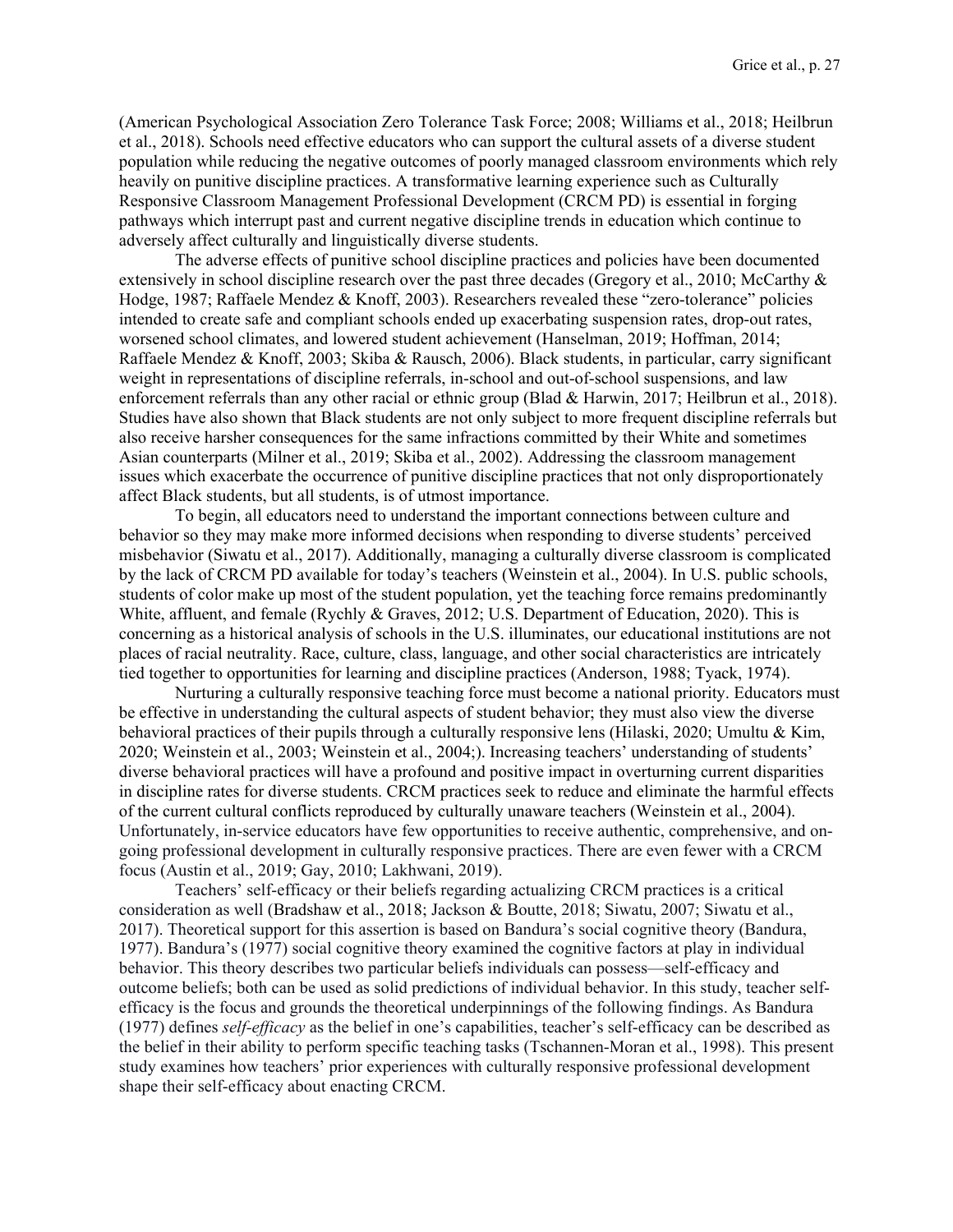This exploratory study examines the possibility of reduction and elimination of the disproportionate discipline outcomes marginalized students experience when educators participate in transformative learning experiences through CRCM PD. This study also connects to the transformative learning possibilities educators can experience when their professional development opportunities are grounded in not only culturally responsive but transformative learning as well. Such transformations resemble the work of late educator Jack Mezirow (1978, 1991) and his Transformative Learning Theory. He describes this theory as a liberatory framework which can be utilized to engage educators and students in learning which challenges assumptions, critically analyzes concepts from multiple perspectives and ultimately leads to a transformative change where the learner embarks on new understandings and deeper, more meaningful, connections. For educators, such transformation is essential, even critical to educators re-thinking their approaches to classroom management and allowing them to embrace practices which result in more positive, uplifting, and culturally inclusive experiences for their students.

While research on the effects of culturally responsive professional development exist, there is limited research on the impact of variations in dosage and exposure of professional development on teachers' self-efficacy related classroom management (Lakhwani, 2019; Penner-Williams et al., 2019; Siwatu, 2007). This study will contribute to the growing empirical research regarding the impact of CRCM PD on in-service teachers' efficacy and enactment of these practices. This analysis will proceed with a brief review of literature related to the history of assimilation to White cultural norms in schools, CRCM, critiques of culturally responsive pedagogy, and increasing empirical support for culturally responsive teacher professional development. Next, a review of the CRCM self-efficacy scale developed by Siwatu et al. (2017) and the associated methodologies. After the presentation of the findings, this article will conclude with the implications for schools and school districts.

#### **Literature Review**

# **Whiteness as the Norm**

America's history of education rests on the utilization of the public school as a mechanism for "Americanization" and assimilation into White society for nondominant groups (Adams, 2020; Anderson, 1988). After the abolition of slavery and the onslaught of large-scale immigration from Eastern and Southern Europe (Hirshman & Mogford, 2009), changing economic and demographic conditions in the north loomed as a perceived threat to "American" life. With foundations in The Doctrine of Discovery and Manifest Destiny (Nash, 2019), the promises of industrialization and centralizing education for greater efficiency helped policy makers and education reformers reimagine mechanisms of maintaining their cheap labor force and racial hierarchies by turning to "schooling" as an institution of assimilation (Ramsey, 2018; Rury, 2005; Tyack, 1974). Assimilationist ideologies are not exclusive to education but have ruled Western thought for centuries making its claim that individuals or groups from diverse racial, religious, ethnic, or linguistic backgrounds must relinquish their cultural identities and conform to Western, Eurocentric manifestations of "civilized" cultural practices (Postman, 1995; Schlesinger, 1991). This desire for a singular "common culture" in the U.S. has often come by way of dominance, subordination, and control of historically oppressed groups through racial violence and other means of force as common methods of coercion (Golemboski, 2018). As far back as the nineteenth century, U.S. schools have committed to the institutional practice of cultural erasure of diverse student identities, voices, experiences, knowledge, and histories (Adams, 2020; Blanton, 2004; Tamura, 1994).

Educators unaware of this history can consciously and unconsciously reinforce the negative narratives and harmful practices which support assimilation and further continue the marginalization of their diverse students. Though educators who utilize the pedagogy of assimilation often believe they are giving diverse students "better" educational opportunities, they are instead harming students by demonizing their personhood and separating them from their home and community knowledge (Watts, 2021). Furthermore, as doctrines of assimilation rule in schools, race-evasive or colorblind ideologies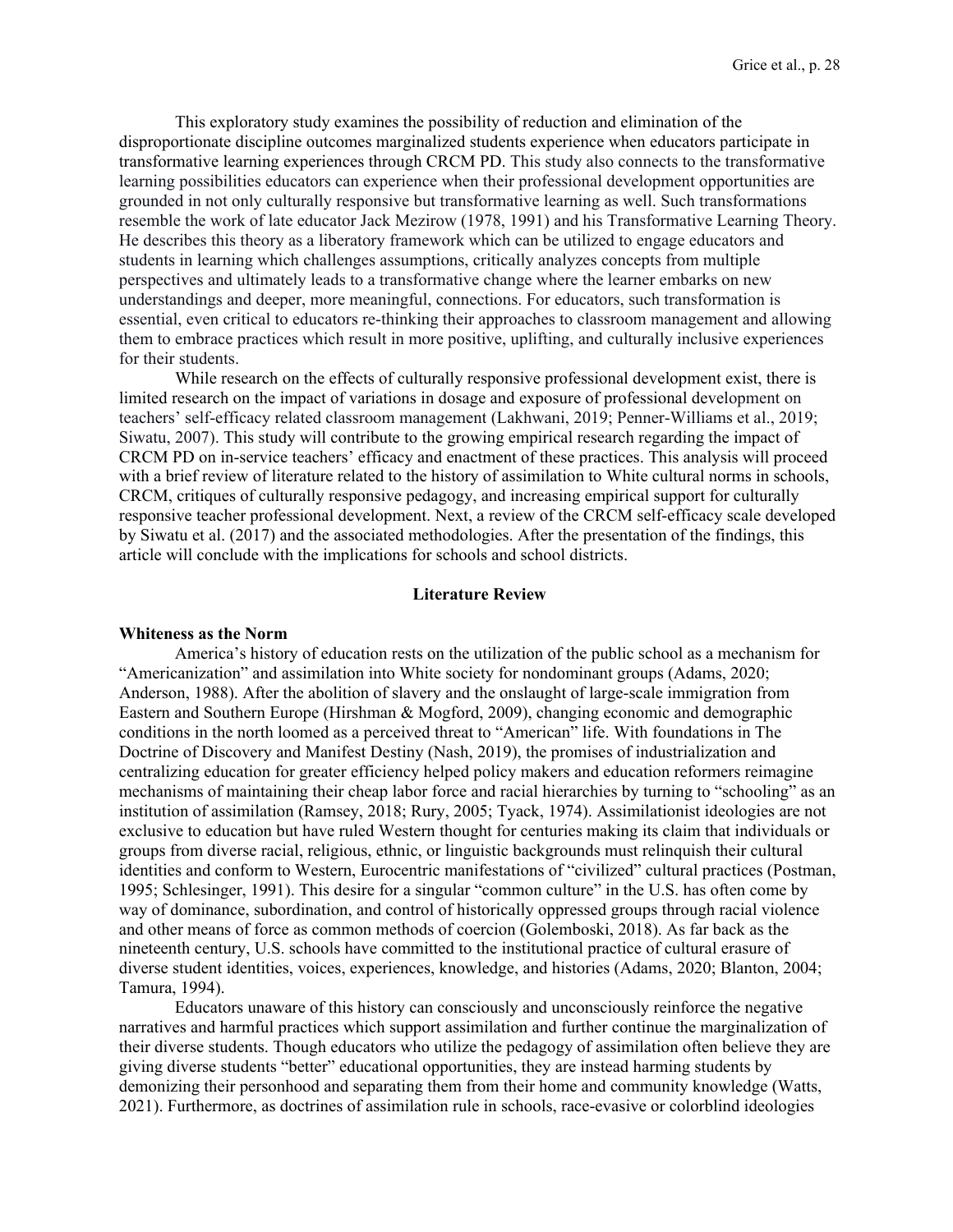combine in the minds of many educators to form a melting pot of simultaneous colorblind racism heaped upon the heads of diverse students, their families, and communities (Jupp et al., 2019). These ideologies are traditionally assumed to be singularly held by White educators; however, White teachers should not be tasked with all the heavy lifting in this area, as educator and scholar Lisa Delpit (2006) explains:

Indeed these views are not limited to white adults. In my experience in predominantly black school districts, the middle-class African-American teachers who do not identify with the poor African American students they teach may hold similarly damaging stereotypes (p. xxiv).

For all educators, when instructing "other peoples' children" (Delpit, 2006), *all* teachers should be regularly self-reflecting on deeply-held beliefs (Gay & Kirkland, 2003) and ensuring their thoughts and actions are not furthering the harmful, degrading, and devastating assimilatory practices of nineteenth and twentieth century schools. For better educational outcomes to occur for diverse students, educators of the twenty-first century need the knowledge and skills to interrupt the centuries-old tradition of assimilating students into the status quo of whiteness as the norm. The development of a culturally competent teacher force is the means to this end and the future of education in a multiracial, multiethnic, and pluralistic society.

## **Culturally Responsive Classroom Management**

Essential to working with culturally and ethnically diverse students in the classroom setting are understanding how culture influences students' classroom behavior. When teachers filter students' behaviors through the lens of mainstream socio-cultural norms, as Weinstein et al. (2003) point out, discrimination against culturally diverse students becomes common, especially as the cultural gap between students and teachers widens. Working with culturally diverse students requires a level of intentionality on the part of classroom teachers to understand and implement specific approaches and strategies when managing a classroom of culturally diverse students (Ebersole et al., 2016; Gay, 2013). Building on research on culturally relevant pedagogy (Ladson‐Billings, 1995) and scholarship on culturally responsive teaching (Gay, 2010), Weinstein et al. (2003) affirms that guidelines for managing a culturally diverse classroom—referred to as CRCM—is pertinent to creating culturally inclusive and affirming learning spaces. Implementing CRCM is a process that should be foundational to any teachers' journey from preparation to practice.

As Weinstein et al. (2003) explain, CRCM is a process that requires frequent examination of the tasks that make up a classroom management plan. These tasks include examining the classroom environment's physical organization, collaborating with students to establish expectations for behavior, communicating with students in culturally consistent ways, creating caring and inclusive classrooms, working with families, and appropriate ways to deal with problem behavior. Before establishing a CRCM plan, three prerequisites are required, which "begins with an understanding of 'the self,' 'the other,' and the context" (Weinstein et al., 2003, p. 270). To be effective culturally responsive classroom managers, Weinstein et al. (2003) emphasizes that we must

recognize that we are all cultural beings, with our own cultural beliefs, biases, and assumptions about human behavior, acknowledge the cultural, racial, ethnic, and class differences that exist among people, and understand the ways that schools reflect and perpetuate discriminatory practices of the larger society. (p. 270)

that frequently lead to cultural conflicts in the classroom. As Evans et al. (2020) explain:

Genuinely embracing culturally responsive pedagogies challenges both teacher educators and preK-12 educators to critically reflect on the ways they operate within institutionalized systems towards perpetuating the academic marginalization and social disenfranchisement of Students of Color. This task not only takes a significant amount of personal reflection, cultural humility, and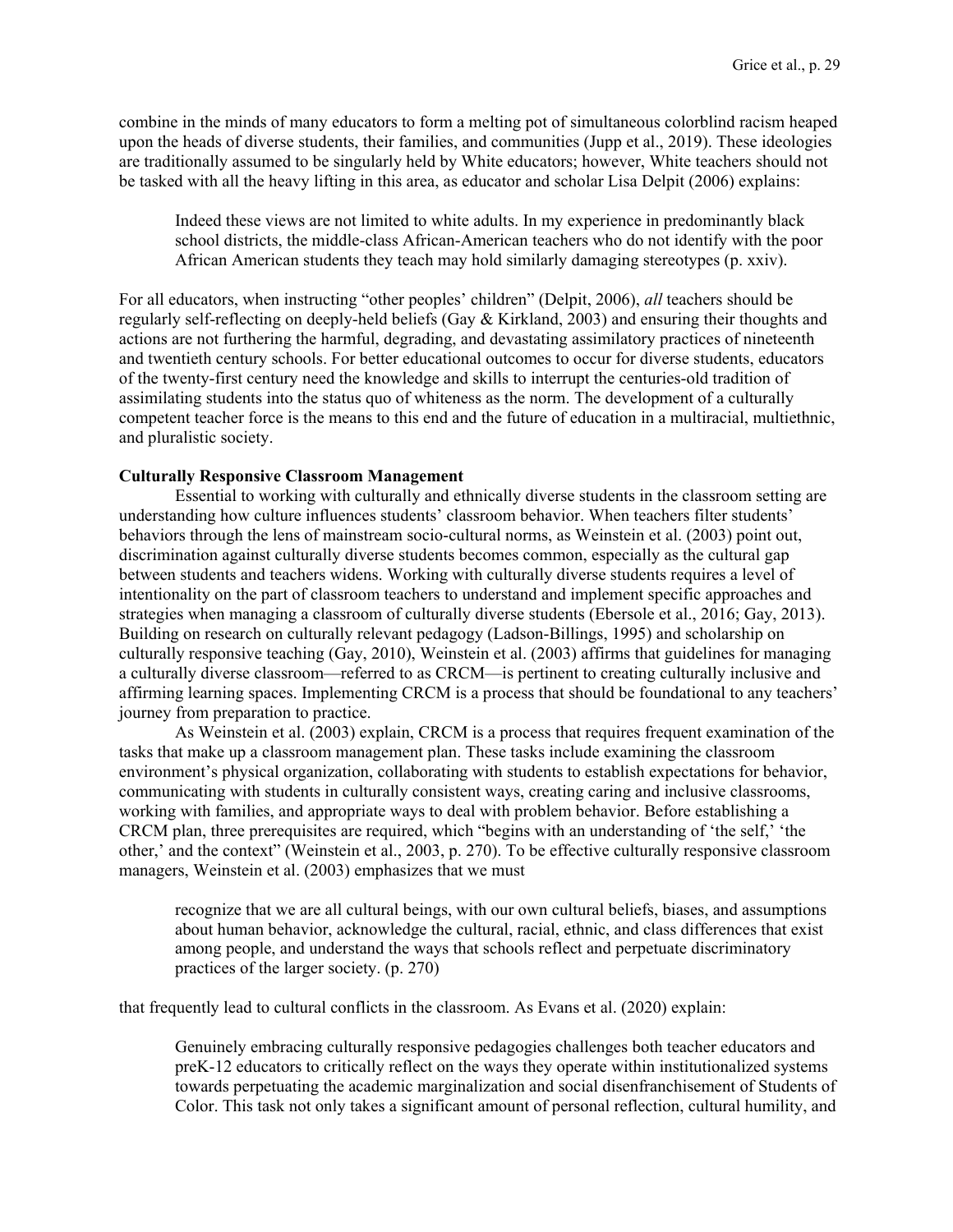emotional vulnerability for a predominantly white teaching force, but challenges educators to dismantle social hierarchies, discourse, and power systems that have favored whiteness for centuries. (p. 63)

In response to issues of cultural conflict which can result from teachers' misinterpretation of culturally diverse students' behaviors due to a lack of culturally competent knowledge and skills, CRCM seeks to equip teachers with the skills and mindset necessary to reverse these trends (Weinstein et al., 2004). There are five components of CRCM that are essential in managing classrooms in culturally responsive manners. These components consist of recognizing one's ethnocentrism and biases; being knowledgeable of students' cultural backgrounds; understanding the social, political, and economic contexts of the educational system; being willing and able to utilize culturally appropriate classroom management; and committing to building caring classroom communities. Such components constitute the essential critical self-reflection needed for truly transformative learning experiences among educators (Mezirow, 1991, 1997; Negi & Jain, 2021). As Bondy et al. (2007) unpack in their research, the main objective for CRCM is to create learning environments that encourage success and resilience through practices that embrace and affirm, instead of rejecting and devaluing, the cultural differences of all students.

#### **Critics of Culturally Responsive Pedagogy and Practice**

However beneficial current research suggests culturally responsive education may be; criticism regarding topics of race, class, religion, and politics remains unrelenting. As the social norms surrounding these topics have changed drastically during the age of social media, more people are feeling more comfortable discussing these issues and challenging those they disagree with. Although pedagogies of culturally responsive education seek to remedy many of the issues of inequity in public schools; its essential components and pathways for progress are constantly attacked or misinterpreted by those who often benefit from school systems that marginalize and oppress others (Ladson-Billings, 2006).

In Alan James' (1982) *What's Wrong with Multicultural Education?*, James' argument focuses on his perceived flawed assumptions within culturally responsive practice. James (1982) argues eight points in his critique of multicultural education asserting that multicultural education supports crude and ill-defined concepts of culture; falsely assumes a banking concept of education; is dangerous; is a form of indoctrination; it is superficial; it ignores the need for a common culture; conflicts with equitability of educational opportunity; and poses a danger of becoming institutionalized and bureaucratized.

Although James is speaking from a British perspective in terms of culture, his claims align with other critics of culturally responsive and multicultural education in the U.S. Prominent multicultural education critics such as Postman (1995) and Schlesinger (1998) both hold dearly to the idea that U.S. schools should teach students to have a common understanding of what it means to be an "American." Unfortunately, these beliefs are always professed outside the context of the U.S.'s founding on racism, sexism, and classism and do not take into account the ideology of white supremacy, which is at the helm of all that is "American" (Kendi, 2016; Takaki, 2008; Zinn, 2003). However, culturally responsive education is assumed not to promote a common culture because it allows for the inclusion, respect, and representation of all cultures. Moreover, contemporary critics pick up where traditional condemners leave off. Groups such as Moms for Liberty (Herald Reports, 2021), and elected officials like Representative Adam Neimerg, of Illinois, and U.S. Senator Marsha Blackburn, of Tennessee, similarly condemn culturally responsive teaching as "not education" but "indoctrination" or an attempt to insert "progressive politics" into the classroom (Szalinski, 2021).

Critics are also concerned with the liberties of classroom teachers. Their opposition stems from their beliefs that while affirming the identities and "ideas" of culturally diverse students, teachers will be forced to go against their personal religious beliefs in an attempt to create a culturally inclusive learning space (McKinney, 2020). Critics claim to not be opposed to teaching students to think critically or the development of students' socio-political awareness through community engagement. However, they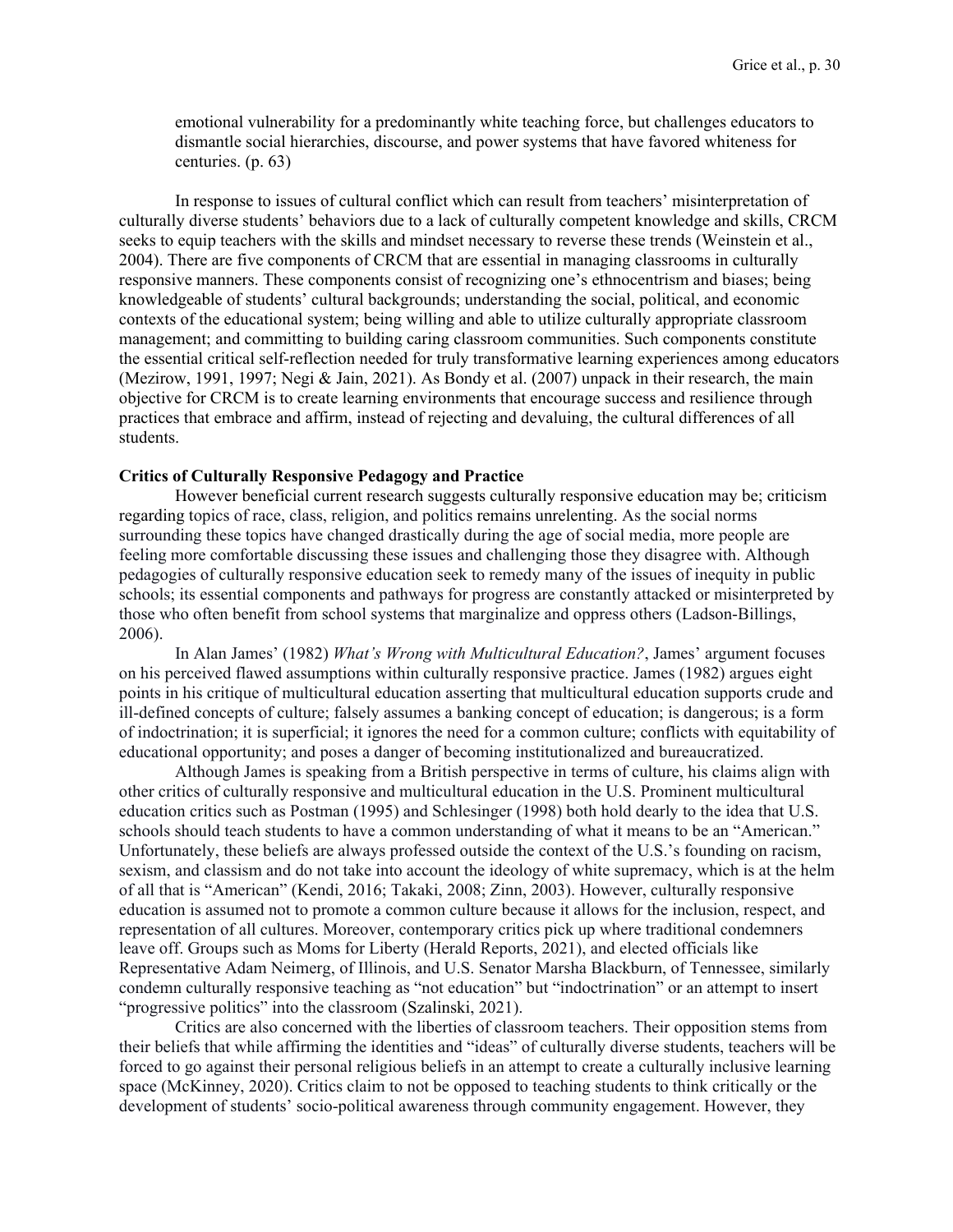believe instructional time should be used to "focus on improving mastery of subjects," versus teaching students how to "go to protests" (Szalinski, 2021). Beliefs as such show a failure to realize that culturally responsive practices will move culturally and linguistically diverse students closer to mastery of subjects when educators are challenged to disrupt deficit beliefs held regarding the academic potential of socially, culturally, and economically diverse students.

To these critics and others' dismay, as previously discussed, implementing culturally responsive practices in the classroom requires examining worldviews on the practitioner's part (Jackson & Boutte, 2018). Limiting teaching and learning to focusing on mastery of subject matter and teaching students to be mere "active participants" within their local communities will not meet the goal of transformative learning especially if educators fail to acknowledge the historical and racial factors that have contributed to the education debt which has devastated communities primarily populated by marginalized students (Ladson-Billings, 2006). Students must be empowered to challenge and disrupt the very systems that once kept them in bondage. Overall, teachers must understand that the goal of CRCM is not to achieve compliance or control, but instead to create a positive learning environment where all students can be successful (Weinstein, et al. 2003, p. 275). Culturally responsive professional development will prepare educators to guide students in relevant and meaningful learning experiences that will not only have a positive impact on their academic performance but also their ability to meaningfully exercise their civic duties in the same manner of those who critique culturally responsive pedagogy.

#### **Increasing Empirical Support for Culturally Responsive Teacher Professional Development**

Providing educators with adequate professional development opportunities in CRCM increases the chance of utilizing such approaches in place of punitive discipline practices currently in place (Acquah & Szelei, 2020). Effective professional development is "structured professional learning that results in changes in teacher practices and improvements in student learning outcomes" (Darling-Hammond et al., 2017, p. v). Darling-Hammond et al. (2017) analyzed decades of literature to determine seven features of effective professional development. These features include professional development which is content-focused, active in learning, supports collaboration, models effective practice, provides coaching and support, offers feedback and reflection, and is sustained and on-going. Unfortunately, many educators do not receive this kind of professional development. In the U.S., 80 percent of teachers' workday is devoted to classroom instruction. The amount of time U.S. teachers spend on instruction is a stark contrast to other nations, where teachers spend 60 percent of their workday instructing (Darling-Hammond et al., 2009).

U.S. teachers' access to and participation in culturally responsive professional development is also lacking because there are few empirically-based research initiatives on the benefits of culturally responsive professional development practices (Brown & Crippen, 2016). Although quantitative research on the effectiveness of these practices on students' outcomes is emerging (Brenneman et al., 2019; Byrd, 2016), decades of qualitative studies on the need for these approaches suggest an imbalance (Gorski et al., 2012). Although larger-scale culturally responsive programs are still needed, individual studies show that when teachers are engaged in effective culturally responsive education, teacher effectiveness in these practices, student achievement, and discipline rates improve (Austin et al., 2019; Byrd, 2016; Lakhwani, 2019).

Studies by Kelly et al. (2015) and Portes et al. (2018) provide evidence of culturally responsive professional development effectiveness and support these methods to increase diverse students' achievement. In Lakhwani (2019), the retrospective test administered to teacher participants after only a 2-hour professional development session showed moderate growth in teachers' knowledge and skills. In Siwatu (2007), after teachers participated in a self-efficacy and outcome beliefs survey, strong correlations were found between teachers' beliefs in their abilities to perform in culturally responsive ways and their expected outcomes. Similarly, in Austin et al. (2019), teachers and students showed significant gains in knowledge, skills, academic achievement, and gap closure after a 2-year participation in a culturally responsive practice program. Williams & Glass (2019) found that teachers' participation in multicultural education courses increased their ability to create culturally responsive classroom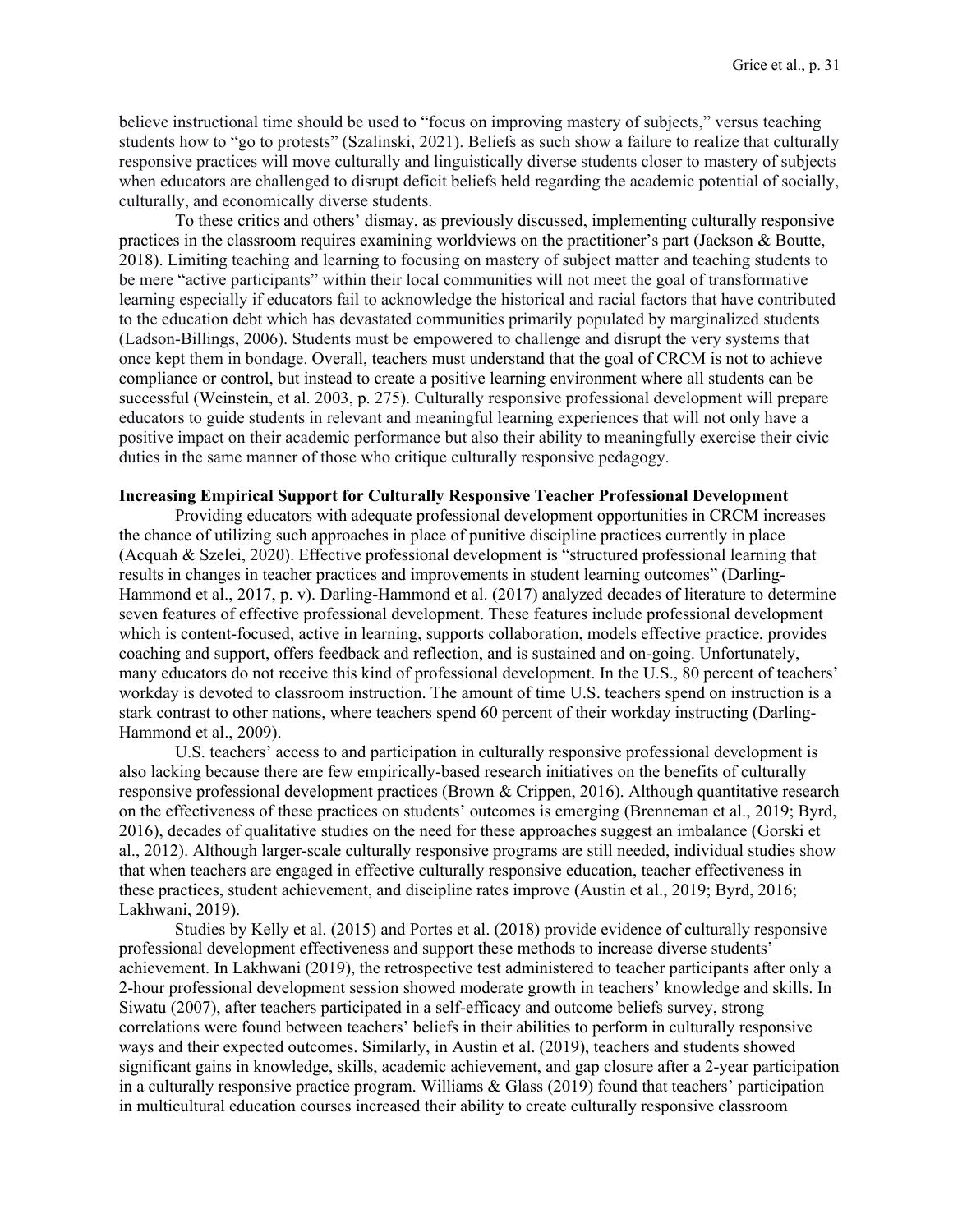environments. Finally, Main & Hammond (2008) found positive correlations between teachers' classroom management self-efficacy beliefs and their ability to maintain on-task behavior from students. More research is also emerging on the effectiveness of culturally responsive professional development on teachers' attitudes, beliefs, and overall effectiveness in culturally responsive practices, student achievement, and discipline outcomes (Cruz et al., 2020; Darling-Hammond, 1993; Charity Hudley & Mallinson, 2017; Lawrence, 2020).

Incorporating culturally responsive pedagogies into the training and professional development opportunities for in-service teachers is a critical first step to increasing teacher effectiveness and reversing decades of educational malpractice of culturally diverse students. This project utilized Siwatu et al.'s (2017) Culturally Responsive Classroom Management Self-Efficacy Scale (CRCMSE) in an effort to guide such efforts. The research team used this scale to assess teachers' self-efficacy beliefs and collect necessary data to design professional development (PD) opportunities for K-12 educators. In particular, the scale assesses the effects of various doses and exposure to culturally responsive professional development for teachers. In utilizing the CRCMSE, we aimed to determine which areas of CRCM were educators most proficient in and how these areas correlated with professional development (PD) exposure throughout their careers. This exploratory study seeks to add to this body of research by considering the following research questions:

1. What is the association between participants' responses on the CRCM scale and the dosage (# of hours) of PDs they attended?

2. What is the association between participants' responses on the CRCM scale and their exposure (how many years) to CRCM PDs?

# **Methods**

#### **Data Collection**

An Institutional Review Board (IRB) approved survey was administered nationally in the Fall of 2020. This survey included demographic items seeking to obtain information on respondents' race and gender. Additionally, the survey asked respondents pertinent questions on current school district, teaching experience, and if they attended professional development on CRCM. Participants were also questioned on their exposure to CRCM professional developments and the number of professional development hours in this particular area. Finally, respondents were required to complete the CRCM self-efficacy scale developed by Siwatu et al. (2017), provided in Appendix A.

#### **Participants**

Participants for this exploratory study included in-service teachers (n=26) in Texas and across the U.S. in states such as California, Kentucky, Oregon, and Maryland, along with others. Each of the participants' school districts were matched with the National Center for Education Statistics database to determine their urbanicity. The sample included 16 respondents from urban school districts, three from suburban school districts, and seven from rural school districts. Of the 31 sample responses collected, five opted out of the survey leaving 26 (83%) participant responses in total. Included in the sample were 3 males (11%) and 23 (88%) females. Participants were asked to provide identifying demographic features such as race/ethnicity: 9 (34%) indicated that they were White, 2 (7%) were Hispanic/Latinx, and 15 (57%) identified as African American/Black.

#### **Measures**

The research team utilized Siwatu et al. (2017) Culturally Responsive Classroom Management Self-Efficacy Scale to assess teachers' self-efficacy beliefs regarding their ability to engage in CRCM tasks. Built on prior work on teachers' self-efficacy beliefs and CRCM (Siwatu, 2007; Siwatu et al., 2017), this study sought to contribute to scholarship by determining associations in teacher responses based on their prior experiences with culturally responsive professional development and other factors.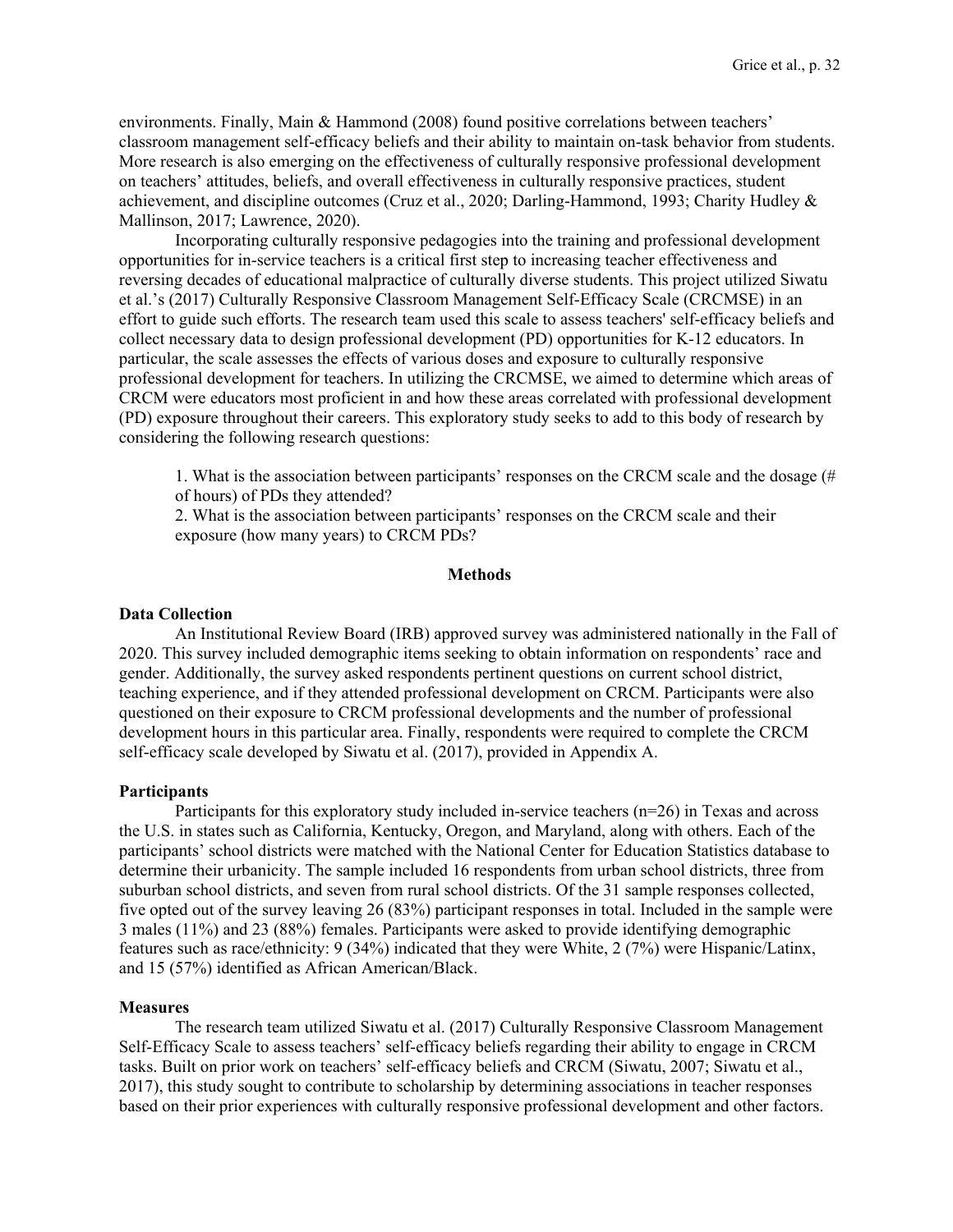The scale consisted of 35 items that indicated how confident participants were in performing CRCM behaviors. The confidence ratings ranged from 0–10 on a Likert-type scale, with 0 indicating no confidence to 10 indicating complete confidence. Siwatu et al., 2017 used a Pearson product-moment correlation coefficient to determine the scales' validity. This scale has a reliability of and internal validity of (r= .77, n= 370, p < .001).

# **Data Screening & Analysis**

Initial screening of the data found no missing responses on either the demographic questions or the CRCM self-efficacy scale. The variables of the number of years teaching, exposure to CRCM professional development, the dosage of professional developments attended, and the number of hours of professional development seminars attended was dummy coded, with 0 either indicating no or the minimum response for those items. The researchers performed an exploratory descriptive analysis to ascertain the respondents' differences and similarities regarding demographics (Table 1) and their overall self-efficacy ratings (Table 2). Lastly, in an effort to ascertain whether an association existed between variables, two separate Pearson correlations were conducted. The first correlation opted to establish an association between the prompt the number of professional development hours obtained by a participant and each of the survey prompts from the CRCM survey prompt. The second correlation analysis was used to determine a relationship between the number of professional development session attended and the CRCM survey prompts

#### **Findings**

Researchers sought to determine the relationship between the dosage of CRCM PD (# of hours), exposure to CRCM PD (# of years), and teacher's self-efficacy in utilizing culturally responsive practices in their classrooms. Descriptive results are located in Table 1.

Table 1

| Descriptive Statistics of Teacher Demographic and Experience Variables |                  |      |      |  |
|------------------------------------------------------------------------|------------------|------|------|--|
| Variable                                                               | $\boldsymbol{n}$ | M    | SD   |  |
| Urbanicity                                                             |                  |      |      |  |
| Urban                                                                  | 16               |      |      |  |
| Suburban                                                               | 3                |      |      |  |
| Rural                                                                  | 7                |      |      |  |
| Number of Years                                                        |                  | 1.46 | 1.27 |  |
| $0-5$ Years                                                            | 9                |      |      |  |
| $5-10$ Years                                                           | 4                |      |      |  |
| $10-15$ Years                                                          | 5                |      |      |  |
| $15+Years$                                                             | 8                |      |      |  |
| <b>CRCM</b> Attended?                                                  |                  |      |      |  |
| N <sub>0</sub>                                                         | 9                |      |      |  |
| <b>Yes</b>                                                             | 17               |      |      |  |
| Number of PD Seminars                                                  |                  | 1.03 | 1.4  |  |
| $\theta$                                                               | 8                |      |      |  |
|                                                                        | 7                |      |      |  |

*Note.* PD = professional development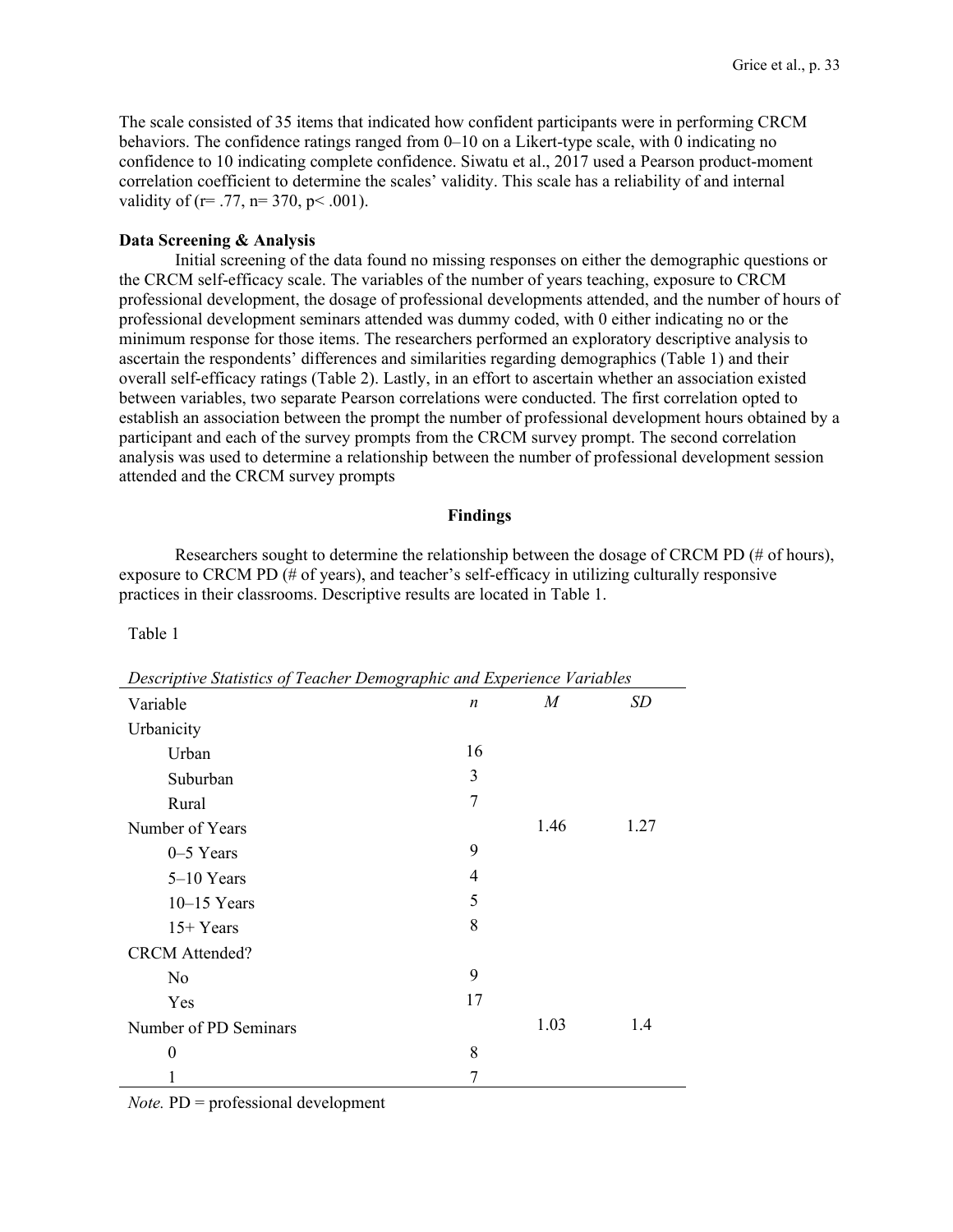| Descriptive Statistics of Teacher Demographic and Experience Variables |    |      |           |  |
|------------------------------------------------------------------------|----|------|-----------|--|
| Variable                                                               | n  | M    | <i>SD</i> |  |
| Number of PD Seminars                                                  |    | 1.03 | 1.4       |  |
| $\overline{2}$                                                         | 7  |      |           |  |
| 3                                                                      | 4  |      |           |  |
| PD Hours                                                               | 26 | 1.27 | 1.08      |  |
| No Exposure                                                            | 9  |      |           |  |
| $0-3$ Hours                                                            | 12 |      |           |  |
| $0-6$ Hours                                                            | 4  |      |           |  |
| More than 6 Hours                                                      |    |      |           |  |

# Table 1 Continued

*Note.* PD = professional development

Other identifying factors included the number of years of teaching in which 9 (34%) indicated they had 0–5 years of experience, 4 (15%) had 5–10 years, 5 (19%) had 10–15 years, and 8 (30%) had 15 or more years of teaching experience. Participants were also asked to include whether or not they had any prior experience with professional development in culturally responsive practices, in which 17 (65%) replied yes, while 9 (34%) indicated they had no prior experience. Finally, participants were asked to include the number of culturally responsive professional development hours they received (dosage). For dosage, 6 (23%) indicated they had 0–3 hours, 8 (30%) had 3–6 hours, and 3 (11%) of those with prior experiences had six or more hours. For exposure or the number of academic years participants reported taking training in culturally responsive teaching, 12 (46%) indicated they had one year of exposure, 4 (15%) had two years of exposure, and 1 (3%) had two years or more of exposure.

According to Table 2**,** the participants reported a high sense of self-efficacy for each of the items. The participants reported the highest mean  $(M = 9.08)$  on items 9 (encourage students to work together on classroom tasks, when appropriate) and 6 (clearly communicate classroom policies), and had the lowest mean  $(M = 7.31)$  on items 28 (use culturally appropriate methods to relate to parents from culturally and linguistically diverse backgrounds), 31 (modify aspects of the classroom so that it matches aspects of students' home culture), and 32 (implement an intervention that minimizes a conflict that occurs when a student's culturally based behavior is not consistent with school norms).

Table 2

# *Mean and Standard Deviation of Responses from CRCM Self-Efficacy Scale*

| Question                                                                                                                                                         | M    | Std.<br>Dev. |
|------------------------------------------------------------------------------------------------------------------------------------------------------------------|------|--------------|
| 1. Assess students' behaviors with the knowledge that acceptable school<br>behaviors may not match those that are acceptable within a student's home<br>culture. | 8.54 | 1.77         |
| 2. Use culturally responsive discipline practices to alter the behavior of a student<br>who is being defiant.                                                    | 7.92 | 1.79         |
| 3. Create a learning environment that conveys respect for the cultures of all<br>students in my classroom.                                                       | 8.58 | 1.33         |
| Use my knowledge of students' cultural backgrounds to create a culturally<br>compatible learning environment.                                                    | 8.31 | 1.76         |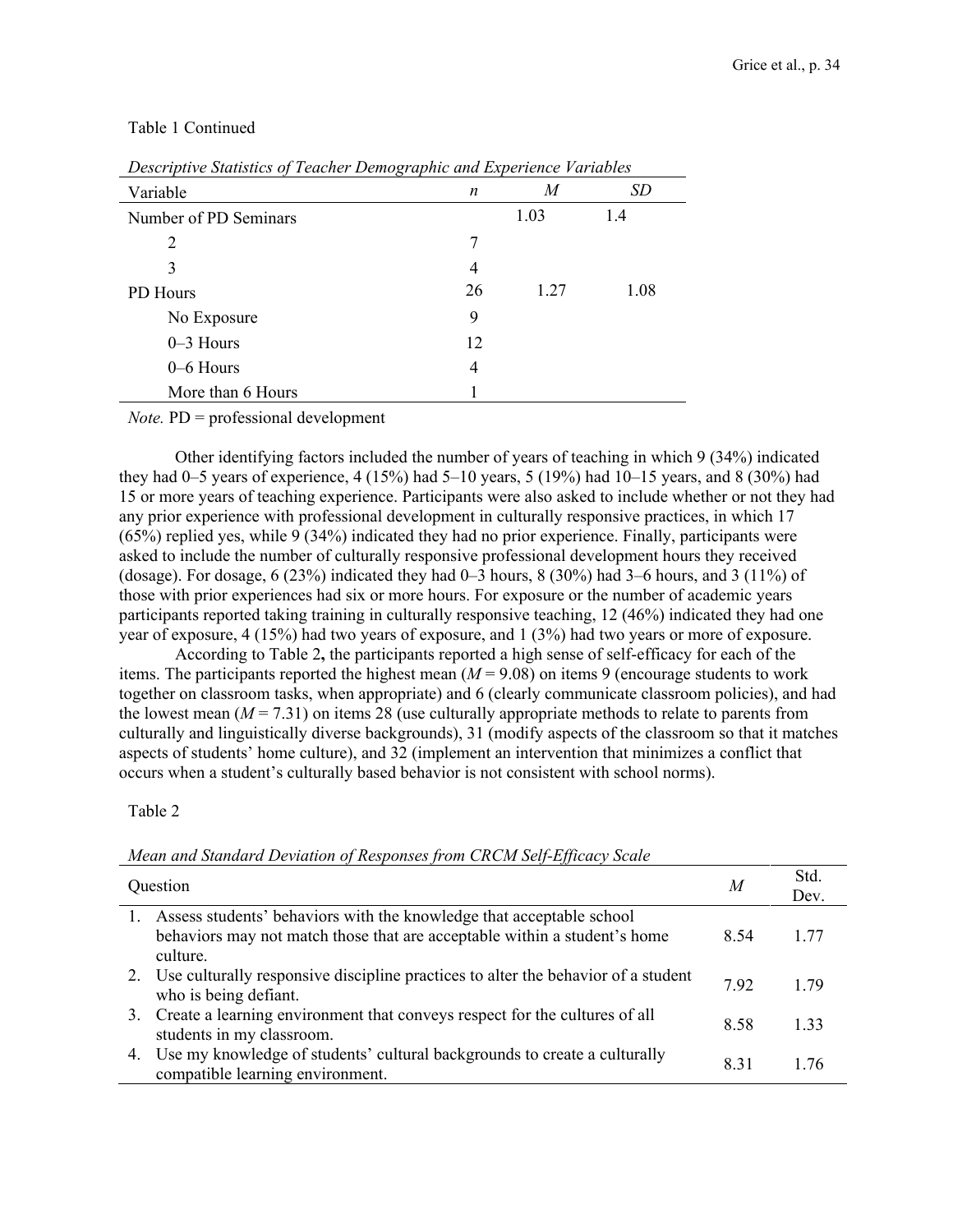# Table 2 Continued

| Question                                                                                                               | $\boldsymbol{M}$ | Std.<br>Dev. |
|------------------------------------------------------------------------------------------------------------------------|------------------|--------------|
| Establish high behavioral expectations that encourage students to produce<br>5.<br>high-quality work.                  | 8.65             | 1.77         |
| Clearly communicate classroom policies.<br>6.                                                                          | 9.08             | 1.02         |
| Structure the learning environment so that all students feel like a valued<br>7.<br>member of the learning community.  | 8.96             | 1.04         |
| 8. Use what I know about my students' cultural background to develop an<br>effective learning environment.             | 8.77             | 1.34         |
| Encourage students to work together on classroom tasks, when appropriate.<br>9.                                        | 9.08             | 1.09         |
| 10. Design the classroom in a way that communicates respect for diversity.                                             | 8.88             | 1.03         |
| 11. Use strategies that will hold students accountable for producing high-quality<br>work.                             | 8.81             | 1.44         |
| 12. Address inappropriate behavior without relying on traditional methods of<br>discipline such as office referrals.   | 8.54             | 1.77         |
| 13. Critically analyze students' classroom behavior from a cross-cultural<br>perspective.                              | 7.81             | 1.83         |
| 14. Modify lesson plans so that students remain actively engaged throughout the<br>entire class period or lesson.      | 8.50             | 1.61         |
| 15. Redirect students' behavior without the use of coercive means (i.e.,<br>consequences or verbal reprimand).         | 8.15             | 1.87         |
| 16. Restructure the curriculum so that every child can succeed, regardless of their<br>academic history.               | 8.38             | 1.63         |
| 17. Communicate with students using expressions that are familiar to them.                                             | 8.19             | 1.86         |
| 18. Personalize the classroom so that it is reflective of the cultural background of<br>my students.                   | 8.27             | 1.64         |
| 19. Establish routines for carrying out specific classroom tasks.                                                      | 8.81             | 1.63         |
| 20. Design activities that require students to work together toward a common<br>academic goal.                         | 8.69             | 1.29         |
| 21. Modify the curriculum to allow students to work in groups.                                                         | 8.62             | 1.33         |
| 22. Teach students how to work together.                                                                               | 8.73             | 1.28         |
| 23. Critically assess whether a particular behavior constitutes misbehavior.                                           | 8.35             | 1.52         |
| 24. Teach children self-management strategies that will assist them in regulating<br>their classroom behavior.         | 8.15             | 1.67         |
| 25. Develop a partnership with parents from diverse cultural and linguistic<br>backgrounds.                            | 7.88             | 1.63         |
| 26. Communicate with students' parents whose primary language is not English.                                          | 6.96             | 2.52         |
| 27. Establish two-way communication with non-English speaking parents.                                                 | 6.92             | 2.31         |
| 28. Use culturally appropriate methods to relate to parents from culturally and<br>linguistically diverse backgrounds. | 7.31             | 2.09         |
| 29. Model classroom routines for English Language Learners.                                                            | 8.27             | 1.82         |
| 30. Explain classroom rules so that they are easily understood by English<br>Language Learners.                        | 7.88             | 1.93         |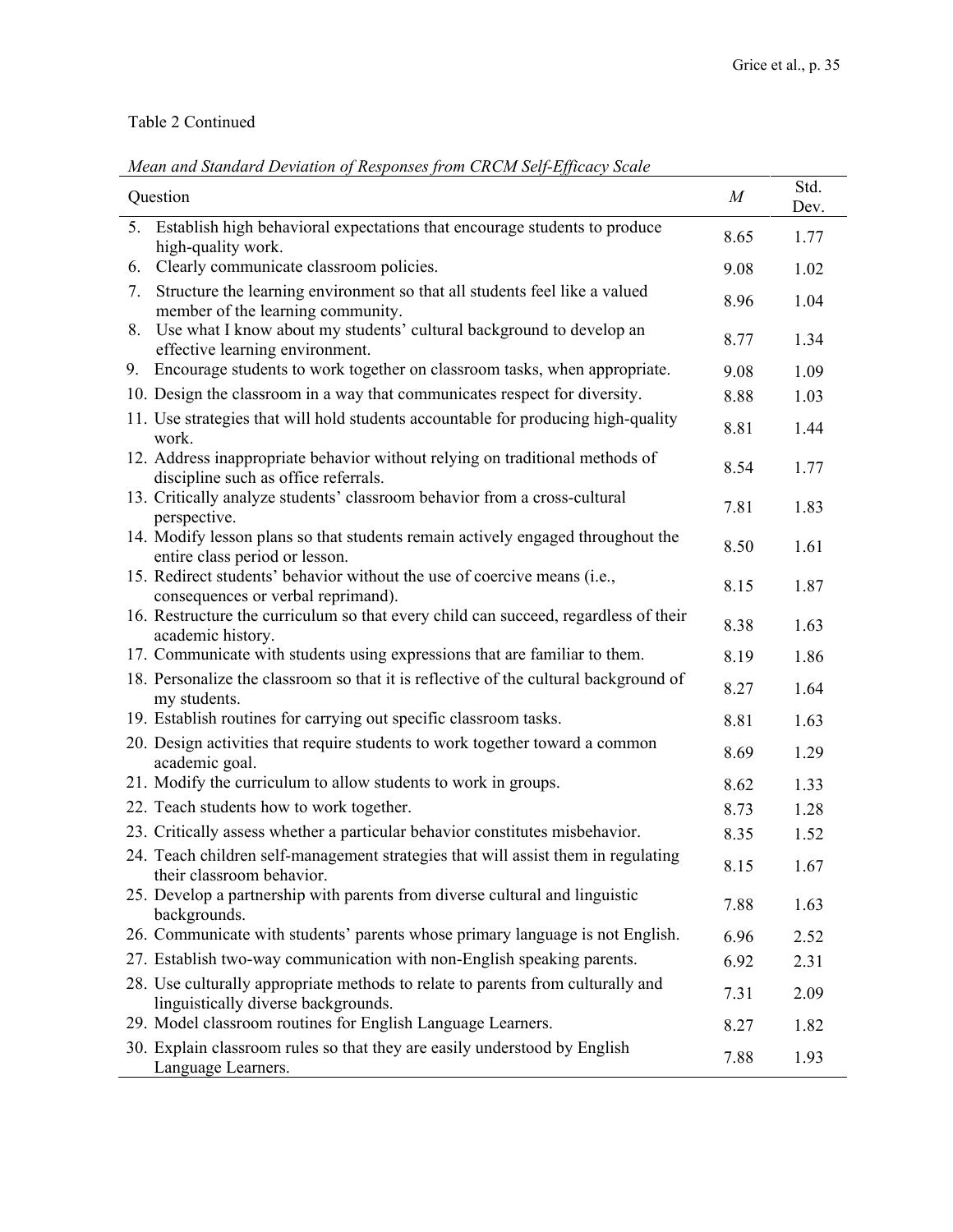# Table 2 Continued

| Question                                                                                                                                                | M    | Std.<br>Dev. |
|---------------------------------------------------------------------------------------------------------------------------------------------------------|------|--------------|
| 31. Modify aspects of the classroom so that it matches aspects of students' home<br>culture.                                                            | 7.31 | 2.31         |
| 32. Implement an intervention that minimizes a conflict that occurs when a<br>student's' culturally based behavior is not consistent with school norms. | 7.31 | 2.56         |
| 33. Develop an effective classroom management plan based on my understanding<br>of students' family backgrounds.                                        | 7.69 | 2.19         |
| 34. Manage situations in which students are defiant.                                                                                                    | 7.81 | 2.00         |
| 35. Prevent disruptions by recognizing potential causes for misbehavior.                                                                                | 8.15 | 2.07         |

# *Mean and Standard Deviation of Responses from CRCM Self-Efficacy Scale*

# **Correlational Matrix**

Moreover, researchers focused on two research questions: 1) What is the association between participants' responses on the CRCM scale and the dosage of PDs they attended? 2) What is the association between participants' responses on the CRCM scale and their exposure to CRCM PDs? The first inquiry considers the relationship between dosage or the number of hours reported in CRT professional development, and teachers' self-efficacy in CRCM. Also, of the 35 questions, researchers found that only 8 questions gave statistically significant results: Questions 8, 13, 28, 31, 32, and 33. After conducting correlations, only four out of 35 questions had a positive association with the variable number of hours of PDs attended. According to the data, there was a positive association between participants' dosage to culturally responsive PD and their responses to the scale items in Table 3. Participants with higher dosage reported greater self-efficacy on question 8, 31, 32, and 33, with statistically significant *r* values ranging from 0.411 to .475 ( $p < .05$ ) for the aforementioned variables indicating a moderate positive relationship.

Table 3

1 2 3 4 5 Number of hours in CRCM professional rumoet of hours in exemploiessional 1<br>development 1 Use what I know about my students' cultural background to develop an effective learning environment 0.411\* 1 Modify aspects of the classroom so that it matches aspects of students' home culture  $0.475*$   $0.788***$  1 aspects of students' home culture Implement an intervention that minimizes a conflict that occurs when a student's culturally based behavior is not consistent with school norms 0.460\* 0.853\*\*\* 0.944\*\*\* 1

*Correlational Matrix of Dosage of Professional Development Seminars on CRCM Attended and Significant Items*

 $*_{p<0.05}$   $*_{p<0.01}$   $*_{p<0.001}$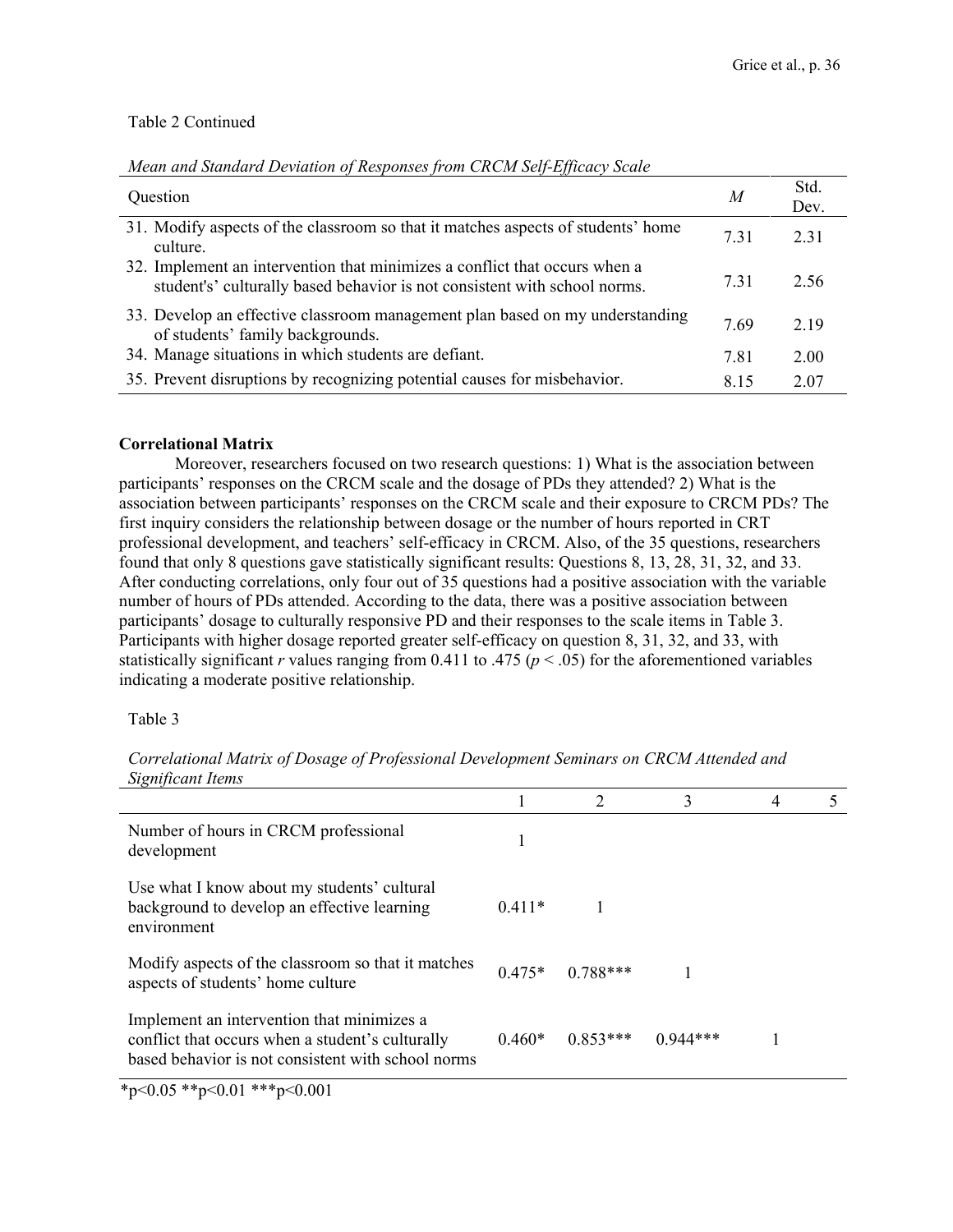# Table 3 Continued

| Significant Items                                                                                             |  |                                           |  |
|---------------------------------------------------------------------------------------------------------------|--|-------------------------------------------|--|
|                                                                                                               |  |                                           |  |
| Develop an effective classroom management plan<br>based on my understanding of students' family<br>background |  | $0.430*$ $0.824***$ $0.890***$ $0.926***$ |  |

*Correlational Matrix of Dosage of Professional Development Seminars on CRCM Attended and Significant Items*

 $*_{p<0.05}$   $*_{p<0.01}$   $*_{p<0.001}$ 

The second inquiry examined the relationship between exposure or the number of years participants had professional development related to CRT and their self-efficacy in enacting CRCM practices in their classrooms. Results from a correlational analysis are reported in Table 4 and overall data suggest a positive correlation between exposure and four items on the survey.

Table 4

*Correlational Matrix of Professional Development Session Attend and Significant Items*

|                                                                                                                      |          |            | 3          | 4          |
|----------------------------------------------------------------------------------------------------------------------|----------|------------|------------|------------|
| Number of professional development sessions<br>attended                                                              |          |            |            |            |
| Critically analyze students' classroom behavior from<br>a cross-cultural perspective                                 | $0.393*$ |            |            |            |
| Use culturally appropriate methods to relate to<br>parents from culturally and linguistically diverse<br>backgrounds | $0.392*$ | $0.735***$ |            |            |
| Modify aspects of the classroom so that it matches<br>aspects of students' home culture                              | $0.417*$ | $0.826***$ | $0.840***$ |            |
| Develop an effective classroom management plan<br>based on my understanding of students' family<br>background        | $0.409*$ | $0.793***$ | $0.826***$ | $0.890***$ |

 $*_{p<0.05}$   $*_{p<0.01}$   $*_{p<0.001}$ 

For each of the four items (items 13, 28, 31, and 32) as the number of years with professional development increased so did teacher's self-efficacy in CRCM. For instance, teachers report a greater sense of efficiency to "develop an effective classroom management plan based on my understanding of students' family background" with greater frequency the more of CRT training they reported. Table 4 records statistically significant *r* values ranging from .392 to .417 for the aforementioned variable indicating a moderate positive relationship.

# **Discussion**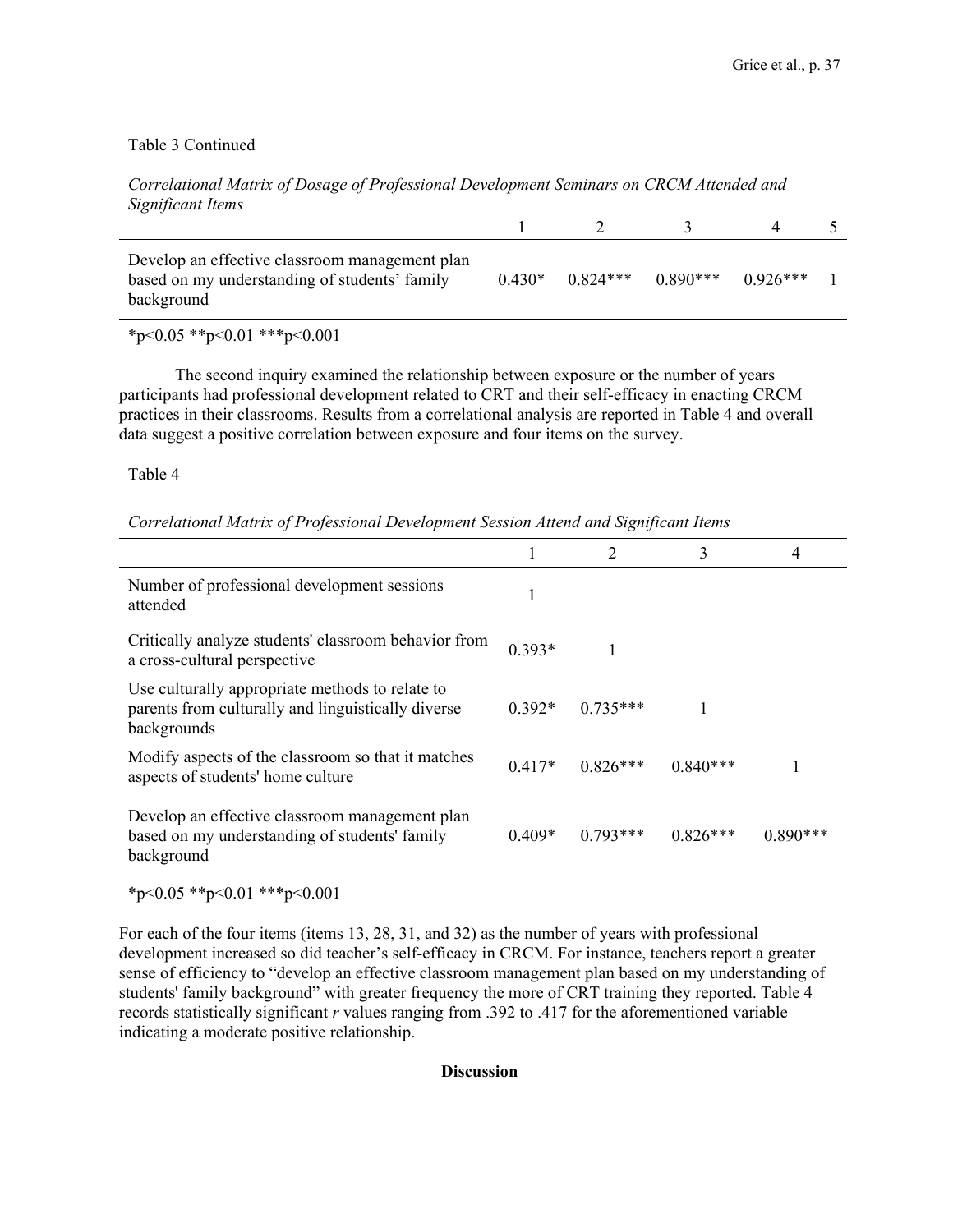This particular study sought to determine how and if dosage and exposure to professional development in culturally responsive pedagogy was associated with practitioners' self-efficacy in managing culturally diverse classrooms. Our descriptive analysis revealed that the highest mean scores were in areas that involved creating a culturally responsive learning environment that fostered community among diverse learners. A sense of community is essential to a culturally responsive learning environment. Within this community, all students must feel valued, respected, and empowered. Teachers need to know how to design a classroom that communicates respect for diversity yet emphasizes collectivism and mutual aid (Gay, 2002). Participants were also confident in their abilities to create a culturally compatible learning environment and in their abilities to create learning environments that convey respect for all students. This confidence was confirmed in the mean scores for descriptive items associated with core components of a culturally responsive learning space—high expectations for all students, bringing students' culture into the classroom, modifying curriculum to meet students social, cultural, and academic needs, and communicating with students in a manner that acknowledges their cultural and ethnic communication styles (Gay 2002; Gay 2013).

The findings illustrate the lowest mean scores in areas that involved validating students' home language by establishing culturally appropriate communication methods with students and families whose primary language is not English. The research team found this concerning because effective cross-cultural communications are pivotal to culturally responsive teaching. Effective communication is critical to any classroom, as communication is the heart of the classroom community (Anderson et al., 2021). Additionally, modifying aspects of the classroom to match students' home culture and implementing interventions to minimize conflict when students' behavior is inconsistent with school norms had low means. American public schools are breeding grounds for forced assimilation. In these academic spaces, students of color are required to reject their ethnic and cultural home identities and languages and replace them with American Standard English and customs deemed as foundational to the "American" identity (Watts, 2021). Educators in public schools have become the upholders of the values and customs aligned with this ideal "American" identity and, as a result, struggle to find culturally appropriate ways to embrace students' authentic ethnic and cultural identities when managing culturally diverse classrooms. The key to culturally relevant and responsive practices is bringing students' home cultures and cultural frames of reference and lived experiences into the academic space (Gay, 2010). A disconnect between school and home cultures of culturally and linguistically diverse students can lead to negative teacher expectations, which will negatively impact a students' ability to perform at their highest potential (Gay, 2013). In reference to the low means scores of understanding and managing students' behavior, this is troubling considering current schooling practices and policies often mirror the institutional discrimination outside of schools (Weinstein et al., 2004).

Within this lack of understanding of students' home culture, misinterpretations of culturally appropriate and inappropriate behavior can harm classroom management efforts and the ability to create a caring classroom community. Williams et al. (2018) is correct in asserting that teachers' perception of their students' actions or inaction plays a critical role in their classroom environment. To be an effective and culturally responsive educator, practitioners must understand the cultural contexts of students' behavior and culturally appropriate ways to intervene.

Our study discovered that the dosage of professional development hours was positively associated with educators' abilities to use students' cultural backgrounds to create a culturally compatible learning environment, use students' cultural backgrounds to develop effective learning environments, and modify aspects of the classroom so that it matches aspects of students' home culture. From the professional development received, participants with a high dosage of professional development felt they were proficient in their abilities to use their students' cultural content knowledge, which is pertinent to culturally responsive teaching (Gay, 2010; Weinstein et al., 2004). Participants in our study who received a higher dosage of culturally responsive professional development felt confident in their ability to resort to culturally responsive management practices over traditional and potentially harmful discipline practices such as office referrals and in-school suspension.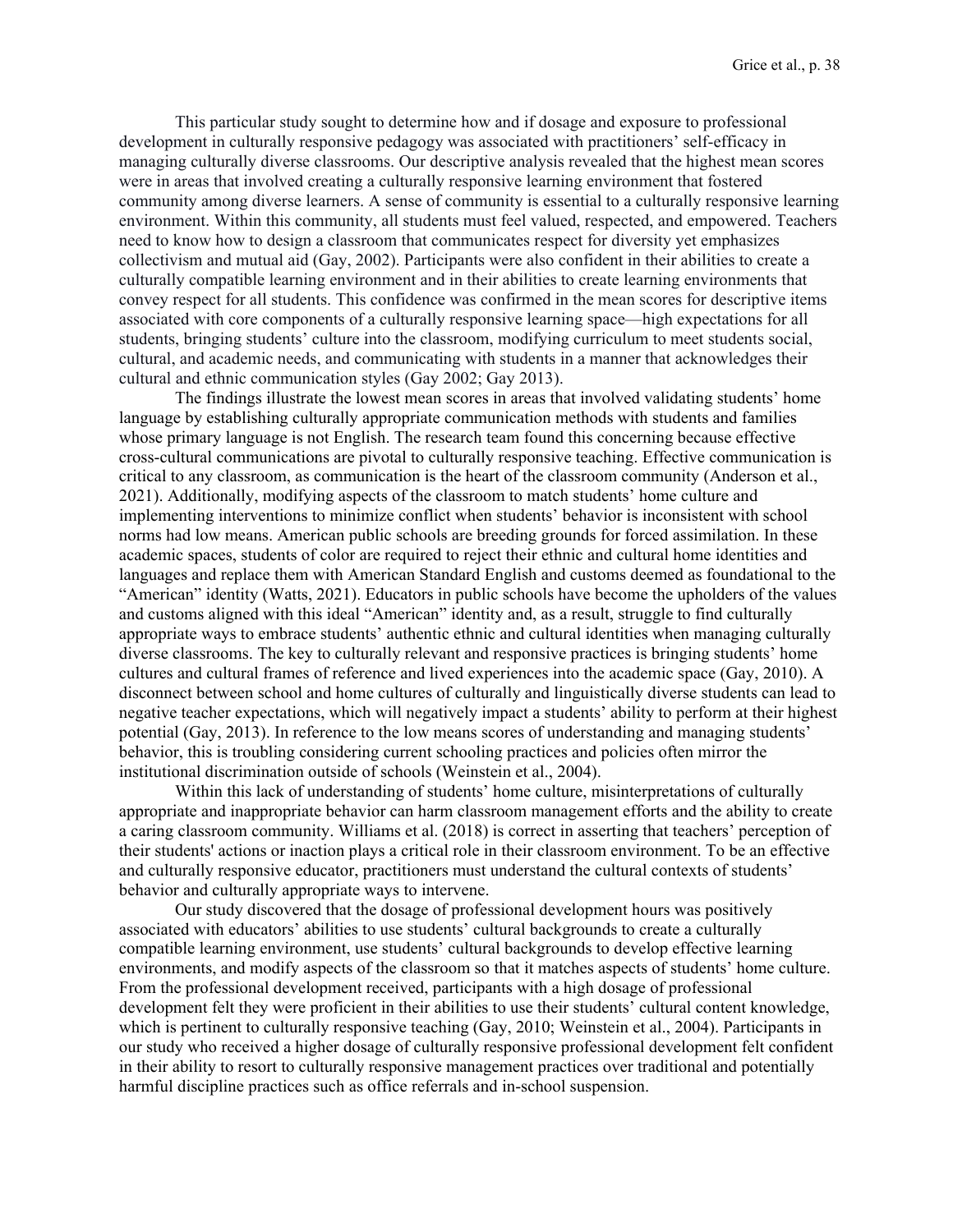#### **Implications**

Although much research directs its attention to the racial disparity between students and White teachers and the negative cultural implications that can ensue, our study participants were majority Black/African Americans in urban school districts. This is important because it is often assumed that only White teachers need training in culturally responsive practices and teachers of color (particularly Black) do not need it or need less of it. There is an assumed cultural competence that comes with being a teacher of color; however, as our study discovered, this should not be presumed universally true. Potentially, *cultural pedagogical divergence* can be present and teachers who are members of the same marginalized group as their students can still demonstrate cultural incompetence when they adhere to dominant (White, middle-class) forms of teaching and instruction. Due to this potential occurrence, it is our stance that *all* educators should be considered in need of development in CRCM practices as it is key in preparing teachers to engage in preventative classroom management practices, not simply just responding or reacting to them. The possibilities that this kind of transformative learning can render among educators at large should not be dismissed and garner great consideration for classrooms and schools looking to implement authentic culturally responsive practices and pedagogies (Evans et al., 2020).

#### **Limitations**

Two major limitations in this study should be noted. First, the sample size does not provide enough power to assume these findings can be generalized to the teacher population. Future studies exploring this topic can lean on larger sample sizes from a diverse group of teachers to glean results that are transferable to specific school regions/locales (i.e., urbanicity, and/or traditional/charter schools. Second, as the current social and political climate remains polarizing surrounding race and social justice issues in education (Aguilera, 2020; Daniels, 2019), we caution that participants in this study could have been susceptible to *social desirability bias* in their responses. *Social desirability bias* describes a tendency for research participants to respond to self-reports in ways that they deem socially acceptable rather than reflective of their true feelings (Holtgraves, 2004; Paulhus, 1984). This kind of bias shows up most often in self-reports, surveys or interviews involving sensitive issues such as religion, politics, drug use, and race issues (Larson & Bradshaw, 2017). For practitioners seeking to assess teachers' culturally responsive practices to inform professional development planning, this can pose challenges. Future researchers must be cautious when using these results to make conclusions regarding teachers' culturally responsive effectiveness (Chu, 2013).

# **Conclusion**

Beginning this study, the research team sought to understand if dosage and exposure to culturally responsive professional developments would have positive associations on practitioners' selfefficacy in implementing culturally responsive practices in their classroom management. The data gathered from the administered survey confirms that educators who had a higher exposure and dosage of culturally responsive professional development felt confident in their abilities as culturally responsive educators. Existing research confirms that quality professional development sessions have a positive relationship to the quality of education and teachers' effectiveness in working with culturally diverse students (Lakhwani, 2019). For practitioners to internalize the components of CRCM, the amount of dosage and exposure must be substantial to accomplish what Weinstein et al. (2004) describe as a practice that leads to the application of CRCM strategies. Failure of teacher preparation programs to provide these critical CRCM practice opportunities to pre-service teachers has placed this responsibility on local school districts and individual schools. As Siwatu (2007) notes, pre-service teachers enter the profession feeling less efficacious in their abilities to implement culturally responsive practices proven effective when working with culturally diverse students. Because they lack confidence in this area, they will not utilize practices that they do not believe will lead to positive outcomes with students, leading to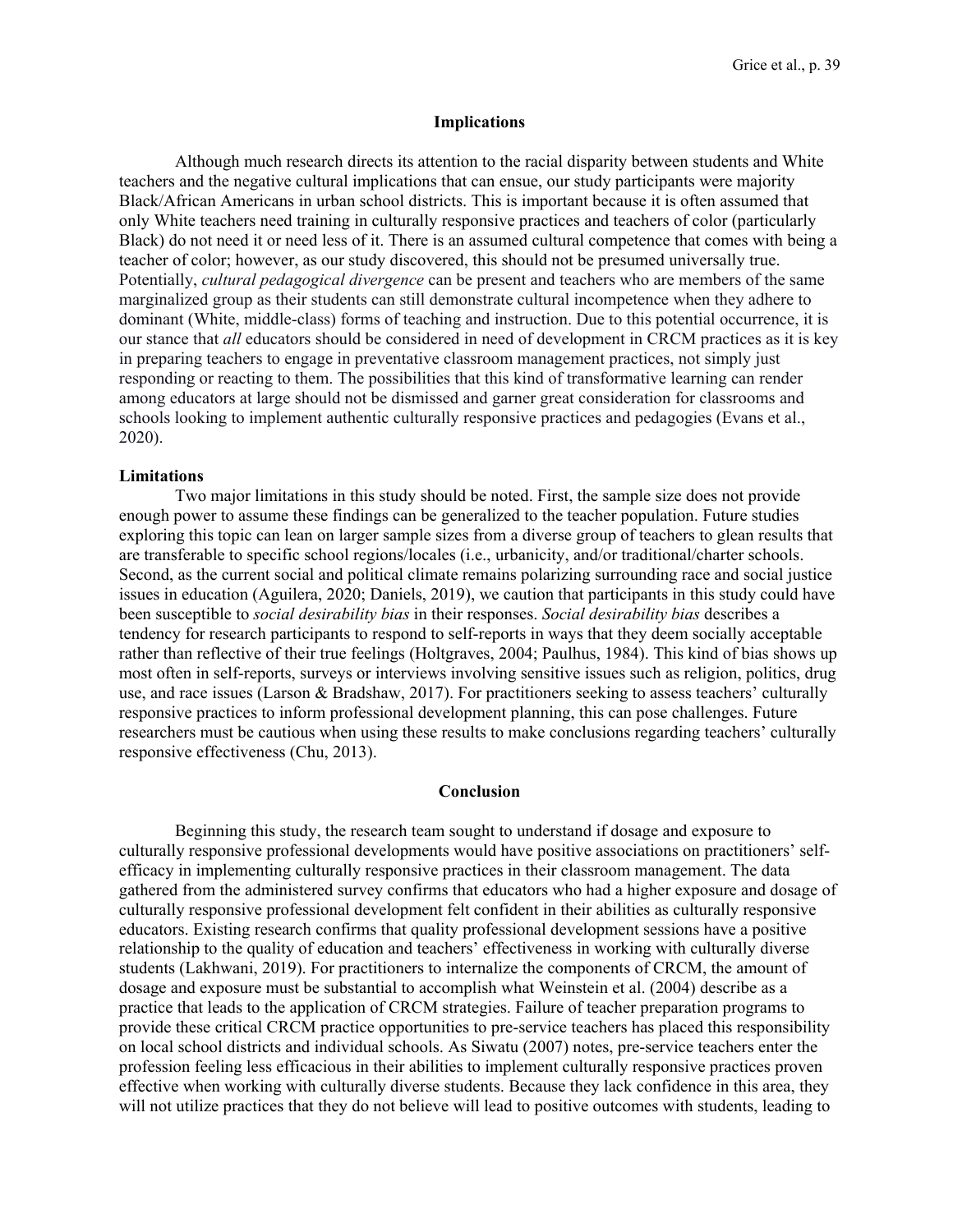harmful learning experiences for marginalized students. Such missed opportunities for transformative learning experiences for educators ultimately results in harmful school practices for students. To build the confidence of pre-service and in-service educators, efficacy-building interventions—targeting specific culturally responsive teaching competencies and components of CRCM—must be prioritized at the campus or district level.

# References

- Adams, D. W. (2020). *Education for extinction: American Indians and the boarding school experience, 1875–1928* (Second edition, revised and expanded.). University Press of Kansas.
- Acquah, E. O. & Szelei, N. (2020) The potential of modelling culturally responsive teaching: Pre-service teachers' learning experiences. *Teaching in Higher Education, 25*(2), 157–173, DOI: [10.1080/13562517.2018.1547275](https://doi-org.srv-proxy2.library.tamu.edu/10.1080/13562517.2018.1547275)
- Aguilera, J. (2020). *Confederate statues are being removed amid protests over George Floyd's death. Here's what to know*. (2020, June 9). Time. [https://time.com/5849184/confederate-statues](https://time.com/5849184/confederate-statues-removed/)[removed/](https://time.com/5849184/confederate-statues-removed/)
- Aloe, A. M., Amo, L. C., & Shanahan, M. E. (2014). Classroom management self-efficacy and burnout: A multivariate meta-analysis. *Educational Psychology Review*, *26*(1), 101–126.
- American Civil Liberties Union. (2020, July 31). *School-to-prison pipeline*. American Civil Liberties Union.<https://www.aclu.org/issues/juvenile-justice/school-prison-pipeline>
- American Psychological Association Zero Tolerance Task Force. (2008). Are zero tolerance policies effect in the schools? An evidentiary review and recommendations. *American Psychologist, 63*, 852–862. doi:10.1037/0003-066X.63.9.852
- Anderson, J. D. (1988). *The education of Blacks in the south, 1860-1935*. University of North Carolina Press.
- Anderson, K. D., Jackson, M., & Trogden, B. (2021). Looking back, moving forward: Intercultural communication must be part of all learning. *Liberal Education*, *107*(1), 32–39.
- Austin, D. W., Antecio, M., Yeung, F., Stein, J., Mathur, D., Ivester, S., & Woods, D. R. (2019).
- Diversity and inclusion curriculum: Addressing culturally relevant pedagogy and the achievement gap at a racially diverse university. *Currents*, 112–134.
- Bandura, A. (1977). Self-efficacy: Toward a unifying theory of behavioral change. *Psychological Review*, *84*(2), 191–215. [https://doi-org.srv-proxy1.library.tamu.edu/10.1037/0033-](https://doi-org.srv-proxy1.library.tamu.edu/10.1037/0033-295X.84.2.191) [295X.84.2.191](https://doi-org.srv-proxy1.library.tamu.edu/10.1037/0033-295X.84.2.191)
- Blad, E., & Harwin, A. (2017). Black students most likely to be arrested at school. *Education Week, 36*(19), 1–12. [https://www.edweek.org/ew/articles/2017/01/25/black-students-more-likely-to-be](https://www.edweek.org/ew/articles/2017/01/25/black-students-more-likely-to-be-arrested.html)[arrested.html](https://www.edweek.org/ew/articles/2017/01/25/black-students-more-likely-to-be-arrested.html)
- Blanton, C. K. (2004). *The strange career of bilingual education in Texas, 1836–1981*. Texas A&M University Press.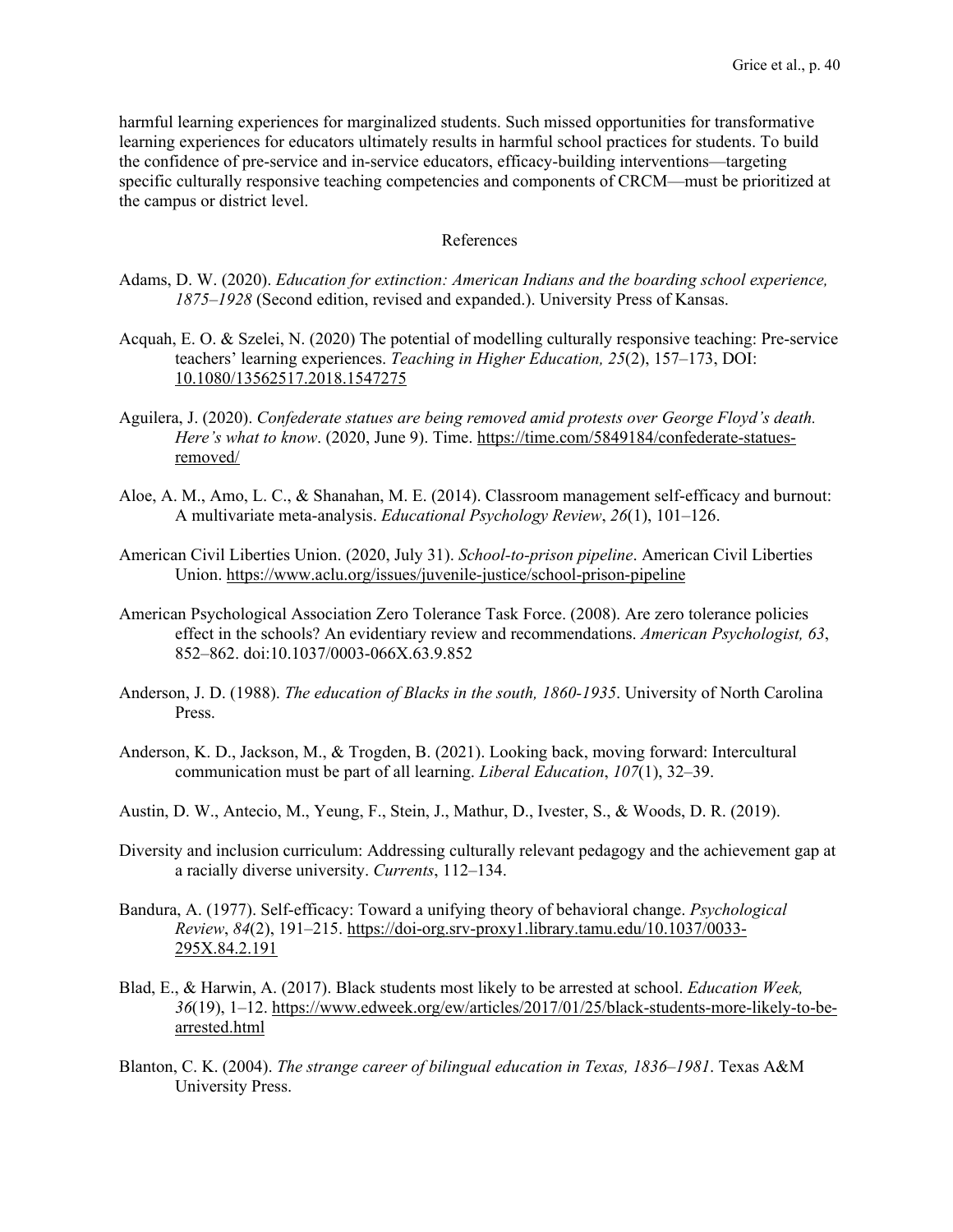- Bondy, E., Ross, D. D., Gallingane, C., & Hambacher, E. (2007). Creating environments of success and resilience: Culturally responsive classroom management and more. *Urban Education*, *42*(4), 326–348. https://doi.org[/10.1177/0042085907303406](https://doi-org.srv-proxy2.library.tamu.edu/10.1177/0042085907303406)
- Bradshaw, C. P., Pas, E. T., Bottiani, J. H., Reinke, W. M., & Rosenberg, M. S. (2018). Promoting cultural responsivity and student engagement through double check coaching of classroom teachers: An efficacy study. *School Psychology Review, 47*(2), 118–134. <https://doi.org/10.17105/SPR-2017-0119.V47-2>
- Brenneman, K., Lange, A., & Nayfeld, I. (2019). Integrating STEM into preschool education; Designing a professional development model in diverse settings. *Early Childhood Education Journal, 47*, 15–28.<https://doi.org/10.1007/s10643-018-0912-z>
- Brown, J. C. & Crippen, K. J. (2016) Designing for culturally responsive science education through professional development, *International Journal of Science Education, 38*(3), 470–492, DOI: [10.1080/09500693.2015.1136756](https://doi-org.srv-proxy1.library.tamu.edu/10.1080/09500693.2015.1136756)
- Byrd, C. M. (2016). Does culturally relevant teaching work? An examination from student perspectives. *SAGE Open, 6*(3).<https://doi.org/10.1177/2158244016660744>
- Carver-Thomas, D. & Darling-Hammond, L. (2017). *Teacher turnover: Why it matters and what we can do about it (brief)*. Learning Policy Institute. https://learningpolicyinstitute.org/product/teacherturnover-brief
- Charity Hudley, A., & Mallinson, C. (2017). "It's worth our time": A model of culturally and linguistically supportive professional development for K-12 STEM educators. *Cultural Studies of Science Education*, *12*(3), 637–660. https://doi.org/10.1007/s11422-016-9743-7
- Chu, S. Y. (2013). Teacher efficacy beliefs toward serving culturally and linguistically diverse students in special education: Implications of a pilot study. *Education and Urban Society, 45*(3), 385– 410.
- Cruz, R. A., Manchanda, S., Firestone, A. R., & Rodl, J. E. (2020). An examination of teachers' culturally responsive teaching self-efficacy. *Teacher Education and Special Education, 43*(3), 197–214. https://doi.org[/10.1177/0888406419875194](https://doi-org.srv-proxy1.library.tamu.edu/10.1177/0888406419875194)
- Daniels, K. F. (October 6, 2019). *Georgia high school teacher investigated for telling class the confederate flag is 'like a white trash save the date card.'* The Root. [https://www.theroot.com/georgia-high-school-teacher-investigated-for-telling-cl-](https://www.theroot.com/georgia-high-school-teacher-investigated-for-telling-cl-1838824764?utm_source=theroot_facebook&utm_medium=socialflow)[1838824764?utm\\_source=theroot\\_facebook&utm\\_medium=socialflow](https://www.theroot.com/georgia-high-school-teacher-investigated-for-telling-cl-1838824764?utm_source=theroot_facebook&utm_medium=socialflow)
- Darling-Hammond, L. (1993). *Professional development schools: Schools for developing a profession.* Teachers College Press.
- Darling-Hammond, L., Cheung Wei, R., Andree, A., Richardson, N., & Orphanos, S. (2009). Professional learning in the learning profession: A status report on teacher development in the United States and abroad. *National Staff Development Council and The School Redesign Network.* http://outlier.uchicago.edu/computerscience/OS4CS/landscapestudy/ resources/Darling-[Hammond,%20Wei,%20Adnree,%20Richardson%20and%](http://outlier.uchicago.edu/computerscience/OS4CS/landscapestudy/resources/Darling-Hammond,%20Wei,%20Adnree,%20Richardson%20and%20Orphanos,%202009%20%20(1).pdf) [20Orphanos,%202009%20%20\(1\).pdf](http://outlier.uchicago.edu/computerscience/OS4CS/landscapestudy/resources/Darling-Hammond,%20Wei,%20Adnree,%20Richardson%20and%20Orphanos,%202009%20%20(1).pdf)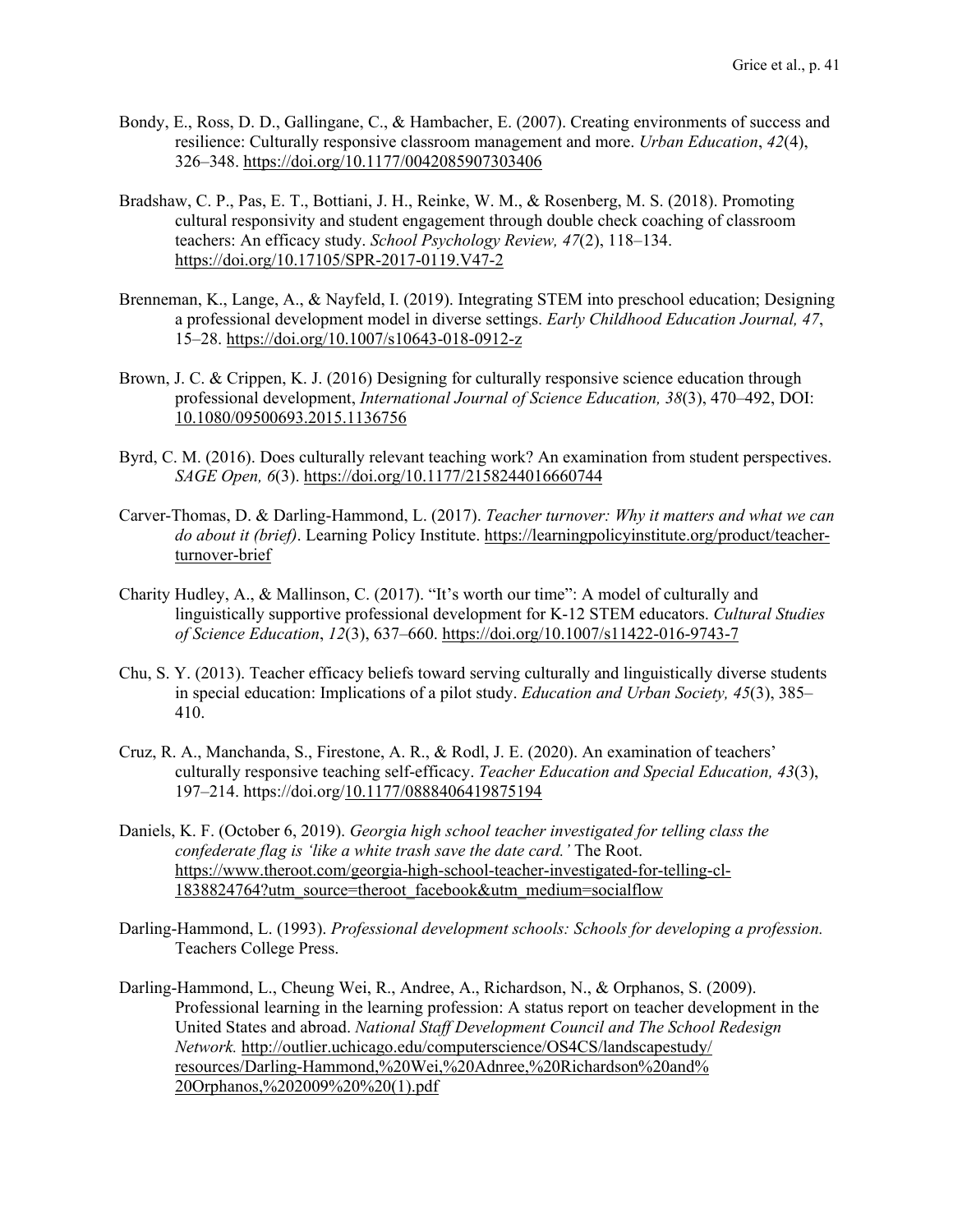- Darling-Hammond, L., Hyler, M. E., Gardner, M., Espinoza, D. (2017). *Effective teacher professional development. Learning Policy Institute.* https://learningpolicyinstitute.org/product/effectiveteacher-professional-development-report
- Delpit, L. (2006). *Other people's children: cultural conflict in the classroom. Lisa Delpit. Rev. ed* (Rev. ed.). New Press.
- Ebersole, M., Kanahele-Mossman, H., & Kawakami, A. (2016). Culturally responsive teaching: Examining teachers' understandings and perspectives. *Journal of Education and Training Studies, 4*(2), 97–104.
- Evans, L. M., Turner, C. R., & Allen, K. R. (2020). "Good teachers" with "good intentions": Misappropriations of culturally responsive pedagogy. *Journal of Urban Learning, Teaching, and Research, 15*(1), 51–73. https://doi.org/10.51830/jultr.3
- Gay, G. (2002). Preparing for culturally responsive teaching. *Journal of Teacher Education, 53* (2), 106– 116.
- Gay, G., & Kirkland, K. (2003). Developing cultural critical consciousness and self-reflection in preservice teacher education. *Theory Into Practice, 42*(3), 181–187. [https://doi.org/10.1207/s15430421tip4203\\_3](https://doi.org/10.1207/s15430421tip4203_3)
- Gay, G. (2010). *Culturally responsive teaching: Theory, research, and practice*. Teachers College Press.
- Gay, G. (2013). Culturally responsive teaching principles, practices, and effects. In H. R. Milner & K. Lomotey (Eds.), *Handbook of urban education* (pp. 353–372). Routledge.
- Golemboski, D. (2018). The familiar perspectives of American history: Thomas Merton on Black and Indigenous oppression in the United States. *The Merton Annual*, *31*, 113–127.
- Gorski, P. C., Davis, S. N., & Reiter, A. (2012). Self-efficacy and multicultural teacher education in the United States: The factors that influence who feels qualified to be a multicultural teacher educator. *Multicultural Perspectives, 14*(4), 220–228.
- Government Accountability Office, U.S. (Ed.). (2018). *K-12 education: Discipline disparities for Black students, boys, and students with disabilities*. Washington, D.C.
- Gregory, A., Skiba, R., & Noguera, P. (2010). The achievement gap and the discipline gap: Two sides of the same coin? *Educational Researcher, 39*(1), 59–65.
- Hanselman, P. (2019). Access to effective teachers and economic and racial disparities in opportunities to learn. *Sociological Quarterly, 60*(3), 498–534. https://doi.org/10.1080/00380253.2019.1625732
- Heilbrun, A., Cornell, D., & Konold, T. (2018). Authoritative school climate and suspension rates in middle schools: Implications for reducing the racial disparity in school discipline. *Journal of School Violence, 17*(3). 324–338.<https://doi.org./10.1080/15388220.2017.1368395>
- Herald Reports (2021, November 29). *Complaint filed by local moms for liberty chapter rejected by state.* Williamson Herald. [http://www.williamsonherald.com/features/education/complaint-filed](http://www.williamsonherald.com/features/education/complaint-filed-by-local-moms-for-liberty-chapter-rejected-by-state/article_81146dc4-518f-11ec-9d9a-237001a4ab9f.html)[by-local-moms-for-liberty-chapter-rejected-by-state/article\\_81146dc4-518f-11ec-9d9a-](http://www.williamsonherald.com/features/education/complaint-filed-by-local-moms-for-liberty-chapter-rejected-by-state/article_81146dc4-518f-11ec-9d9a-237001a4ab9f.html)[237001a4ab9f.html](http://www.williamsonherald.com/features/education/complaint-filed-by-local-moms-for-liberty-chapter-rejected-by-state/article_81146dc4-518f-11ec-9d9a-237001a4ab9f.html)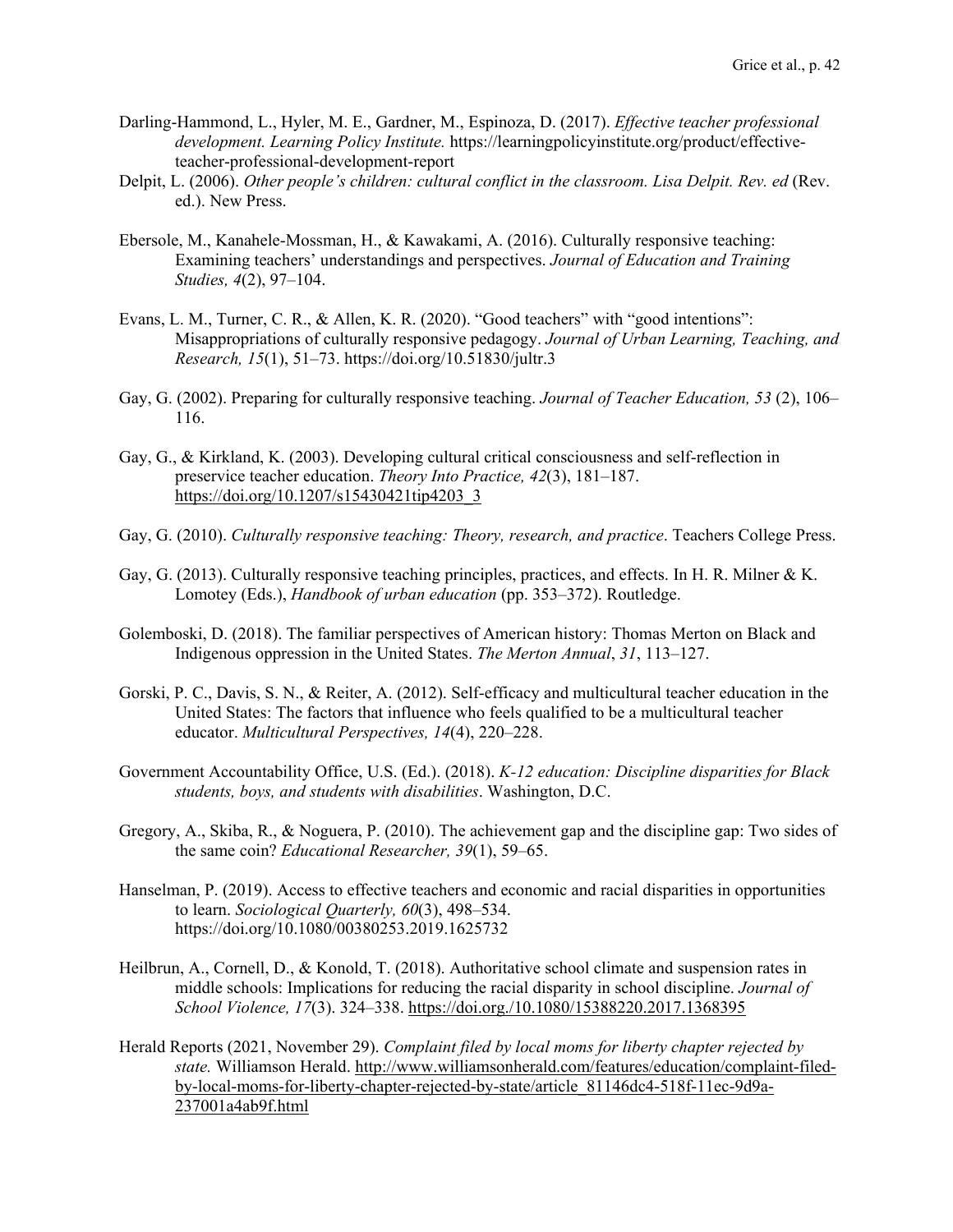- Hilaski, D. (2020). Addressing the mismatch through culturally responsive literacy instruction. *Journal of Early Childhood Literacy, 20*(2), 356–384. https://doi.org[/10.1177/1468798418765304](https://doi-org.srv-proxy1.library.tamu.edu/10.1177/1468798418765304)
- Hirschman, C., & Mogford, E. (2009). Immigration and the American industrial revolution from 1880 to 1920, *Social Science Research*, *38*(4), 897–920, https://doi.org/10.1016/j.ssresearch.2009.04.001.
- Hoffman, S. (2014). Zero benefit: Estimating the effect of zero tolerance discipline policies on racial disparities in schools. *Educational Policy, 28*(1), 69–95.
- Holtgraves, T. (2004). Social desirability and self-reports: Testing models of socially desirable responding. *Personality and Social Psychology Bulletin*, *30*(2), 161–172. <https://doi.org/10.1177/0146167203259930>
- Jackson, T. O. & Boutte, G. S. (2018). Exploring culturally relevant/responsive pedagogy as praxis in teacher education. *The New Educator, 14*(2), 87–90, DOI: [10.1080/1547688X.2018.1426320](https://doi-org.srv-proxy1.library.tamu.edu/10.1080/1547688X.2018.1426320)
- James, A. (1982) What's wrong with multicultural education? *Journal of Ethnic and Migration Studies*, *(10)*2, 225–232, DOI: [10.1080/1369183X.1982.9975763](https://doi-org.srv-proxy1.library.tamu.edu/10.1080/1369183X.1982.9975763)
- Jupp, J. C., Leckie, A., Cabrera, N. L., & Utt, J. (2019). Race-evasive white teacher identity studies 1990-2015: What can we learn from 25 years of research? *Teachers College Record, 121*(1), 1– 58.
- Kelley, H. M., Siwatu, K. O., Tost, J. R., & Martinez, J. (2015). Culturally familiar tasks on reading performance and self-efficacy of culturally and linguistically diverse students. *Educational Psychology in Practice, 3*, 293.
- Kendi, I. X. (2016). *Stamped from the beginning: The definitive history of racist ideas in America.* Nation Books.
- Ladson-Billings, G. (1995). Toward a theory of culturally relevant pedagogy. *American Educational Research Journal, 32*(3), 465–491. https://doi.org[/10.3102/00028312032003465](https://doi-org.srv-proxy1.library.tamu.edu/10.3102/00028312032003465)
- Ladson-Billings, G. (2006). From the achievement gap to the education debt: Understanding achievement in U.S. Schools. *Educational Researcher, 35*(7), 3–12.
- Lakhwani, M. (2019). Insights into new teacher professional development: A Focus on culturally responsive teaching practices. *Journal of Behavioral & Social Sciences, 6*(2), 101–107.
- Larson, K. E., & Bradshaw, C. P. (2017). Cultural competence and social desirability among practitioners: A systematic review of the literature. *Children and Youth Services Review, 76*, 100–111. [https://doi-org.srv-proxy2.library.tamu.edu/10.1016/ j.childyouth.2017.02.034](https://doi-org.srv-proxy2.library.tamu.edu/10.1016/%20j.childyouth.2017.02.034)
- Lawrence, A. (2020). Teaching as dialogue: An emerging model of culturally responsive online pedagogy. *Journal of Online Learning Research, 6*(1), 5–33.
- Main, S., & Hammond, L. (2008). Best practice or most practiced? Pre-service teachers' beliefs about effective behaviour management strategies and reported self-efficacy. *Australian Journal of Teacher Education*, *33*(4), 28–39.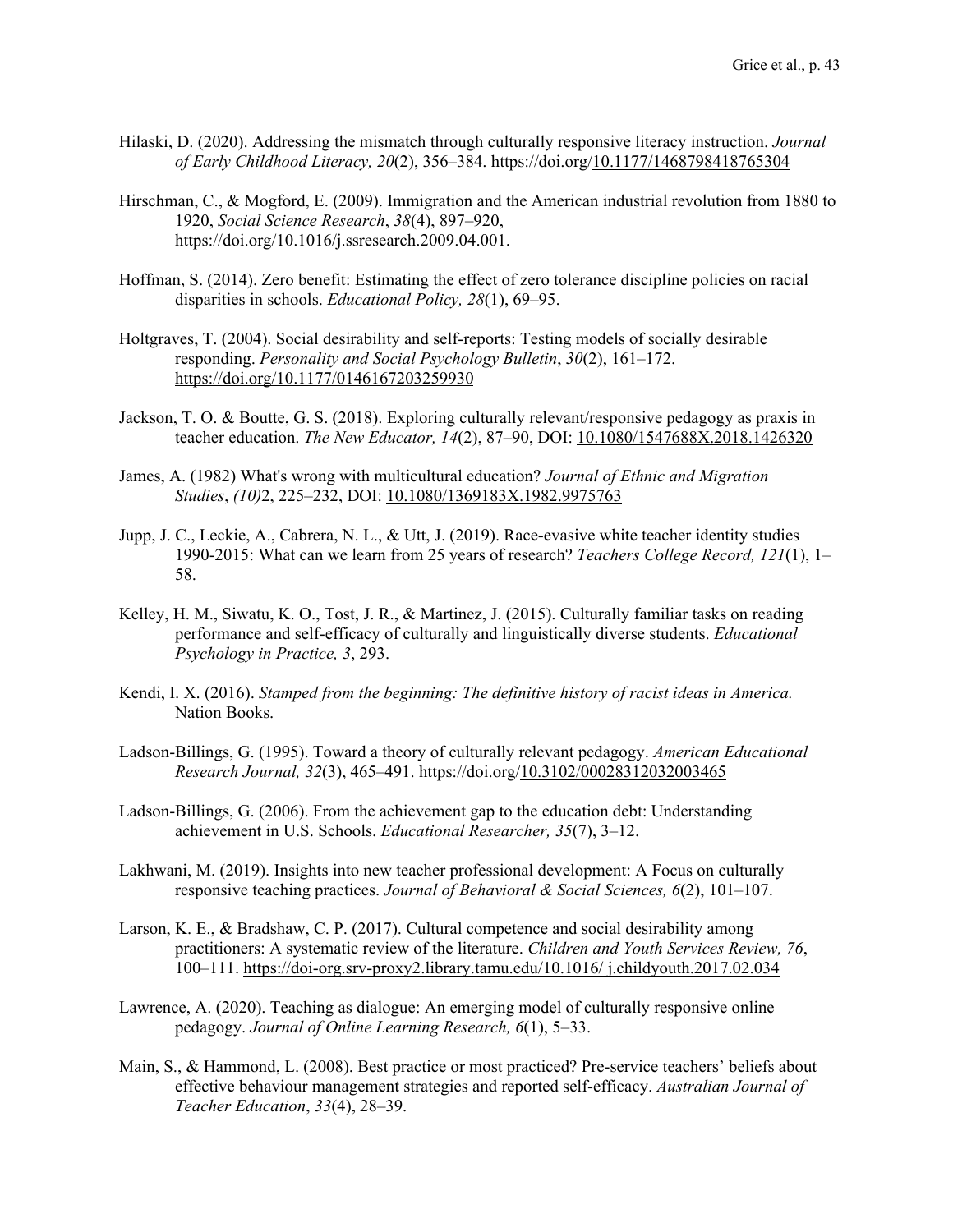- McCarthy, J. D., & Hoge, D. R. (1987). The social construction of school punishment: Racial disadvantage out of universalistic process. *Social Forces, 65*, 1101–1120.
- McKinney, M. F. (2020). Conservative group protest board of education's culturally responsive teaching standards. *NPR Illinois*[. https://www.nprillinois.org/equity-justice/2020-11-16/conservative](https://www.nprillinois.org/equity-justice/2020-11-16/conservative-group-protests-board-of-educations-culturally-responsive-teaching-standards)[group-protests-board-of-educations-culturally-responsive-teaching-standardsIllinois](https://www.nprillinois.org/equity-justice/2020-11-16/conservative-group-protests-board-of-educations-culturally-responsive-teaching-standards)
- Melnick, S. A., & Meister, D. G. (2008). A comparison of beginning and experienced teachers' concerns. *Educational Research Quarterly*, 31(3), 39–56.
- Mezirow, J. (1978). Perspective transformation. *Adult Education Quarterly, 32*(1), 3–24. https://doi.org/10.1177/074171368103200101
- Mezirow, J. (1991). Transformative dimensions of adult learning. Jossey-Bass.
- Mezirow, J. (1997). Transformative learning: Theory to practice. *New Directions for Adult and Continuing Education, 1997(74)*, 5-12. https://doi.org/10.1002/ace.7401
- Milner, H. R., IV. (2020). *Start where you are, but don't stay there: Understanding diversity, opportunity gaps, and teaching in today's classrooms.* (2nd ed.). Harvard Education Press.
- Milner, H. R., Cunningham. H. B., Delale-O'Connor, L., & Kestenberg, E. G. (2019). *These kids are out of control: Why we must reimagine classroom management for equity*. Corwin.
- Mullen, C. A., Shields, L. B., & Tienken, C. H. (2021). Developing teacher resilience and resilient school cultures. *AASA Journal of Scholarship & Practice*, *18*(1), 8–24.
- Nash, M. A. (2019). Entangled Pasts: Land-Grant Colleges and American Indian Dispossession. *History of Education Quarterly*, *59*(4), 437–467. https://doi.org/10.1017/heq.2019.31
- Negi, T., & Jain, S. (2021). Transformative effect of profession change: An explanatory framework. *Journal of Transformative Learning, 8*(2), 1–15.
- Paulhus, D. L. (1984). Two-component models of socially desirable responding. *Journal of Personality and Social Psychology, 46*(3), 598–609. [https://doi.org/10.1037/0022-3514.46.3.598](https://doi.apa.org/doi/10.1037/0022-3514.46.3.598)
- Penner-Williams, J., Diaz, E., & Gonzales Worthen, D. (2019). Sustainability of teacher growth from professional development in culturally and linguistically responsive instructional practices. *Teaching and Teacher Education, 86*(1), 1–13.<https://doi.org/10.1016/j.tate.2019.102891>
- Portes, P. R., González Canché, M., Boada, D., & Whatley, M. E. (2018). Early evaluation findings from the instructional conversation study: Culturally responsive teaching outcomes for diverse learners in elementary school. *American Educational Research Journal, 55*(3), 488–531. https://doi.org[/10.3102/0002831217741089](https://doi-org.srv-proxy2.library.tamu.edu/10.3102/0002831217741089)
- Postman, N. (1995). *The end of education: Redefining the value of school.* Vintage Books.
- Raffaele Mendez, L. M., & Knoff, H. M. (2003). Who gets suspended from school and why: A demographic analysis of schools and disciplinary infractions in a large school district. *Education and Treatment of Children, 26*(1), 30–51.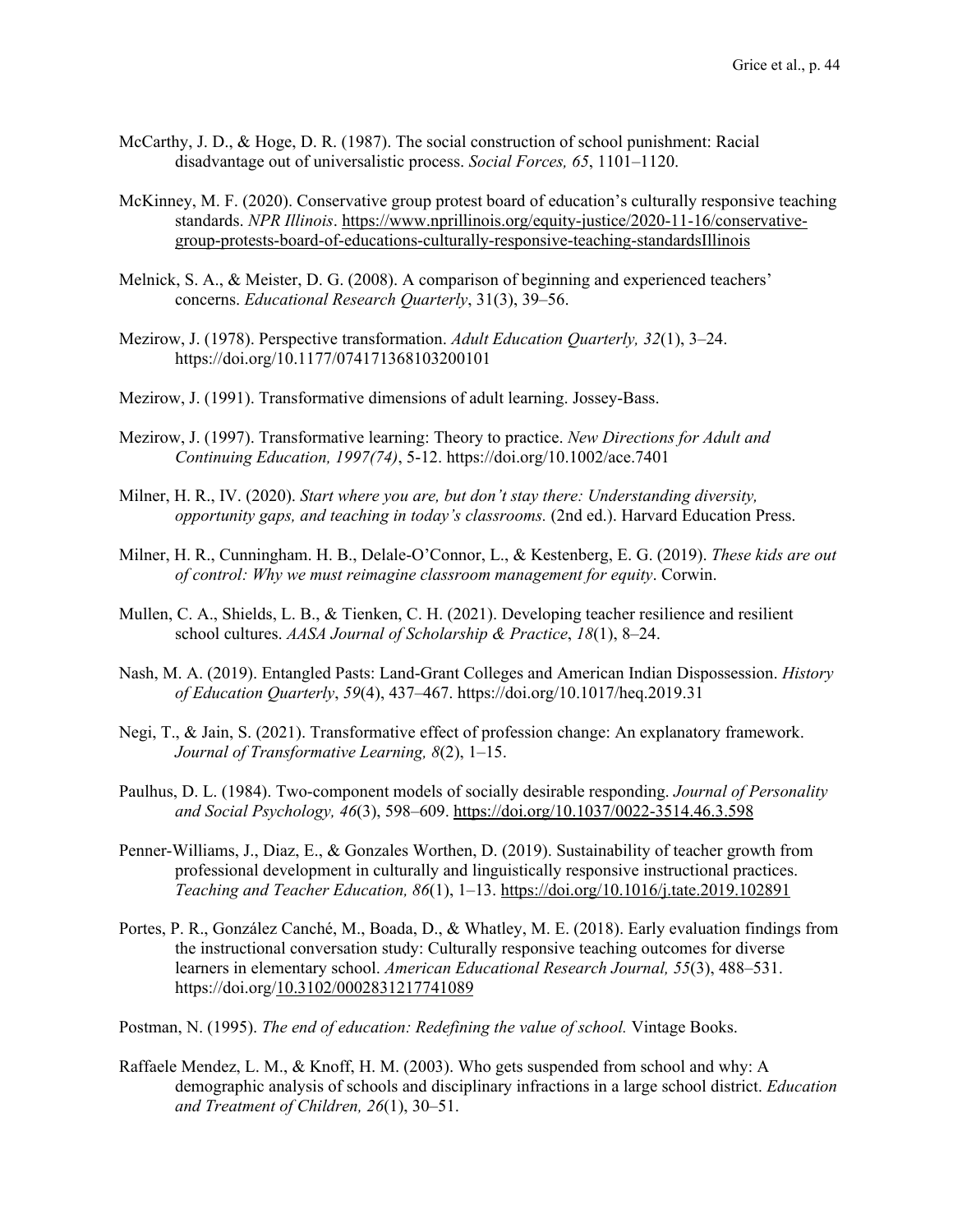- Ramsey, P. J. (2018). Migration and common schooling in urban America: educating newcomers In Boston and Cincinnati, 1820s-1860s. *Paedagogica Historica*, *54*(6), 704–719. <https://doi.org/10.1080/00309230.2018.1521849>
- Rury, J. L. (Ed.). (2005). *Urban Education in the United States*. Palgrave Macmillan. doi:10.1057/9781403981875
- Rychly, L., & Graves, E. (2012). Teacher characteristics for culturally responsive pedagogy. *Multicultural Perspectives, 14*(1), 44–49.<https://doi.org/10.1080/15210960.2012.646853>
- Szalinski, B. (2021). Republicans oppose culturally responsive teaching standards. *The State Journal Register*. https://www.sj-r.com/story/news/2021/02/03/republicans-oppose-culturallyresponsive-teacher-standards/4357715001/
- Schlesinger, A., Jr. (1991). *The disuniting of America: Reflections on a multicultural society*. Whittle Direct Books.
- Siwatu, K. O. (2007). Preservice teachers' culturally responsive teaching self-efficacy and outcome expectancy beliefs. *Teaching and Teacher Education, 23*(7), 1086–1101. <https://doi.org/10.1016/j.tate.2006.07.011>
- Siwatu, K. O., Putman, S. M., Starker-Glass, T. V., & Lewis, C. W. (2017). The culturally responsive classroom management self-efficacy scale: Development and initial validation. *Urban Education, 52*(7), 862–888.<https://doi.org/10.1177/0042085915602534>
- Skiba, R. J., Michael, R. S., Nardo, A. C., & Peterson, R. (2002). The color of discipline: Sources of racial and gender disproportionality in school punishment*. Urban Review, 34*(4), 317–342. doi:10.1023/A:1021320817372
- Skiba, R. J., & Rausch, M. K. (2006). Zero tolerance, suspension, and expulsion: Questions of equity and effectiveness. In Evertson C. M. & Weinstein, C. S. (Eds.). *Handbook of classroom management: Research, practice, and contemporary issues* (pp.1063–1089). Lawrence Erlbaum.
- Takaki, R. (2008). *A different mirror: A history of multicultural America*. Bay Back Books.
- Tamura, E. (1994). *Americanization, acculturation, and ethnic identity: The Nisei generation in Hawaii.* University of Illinois Press.
- Tschannen-Moran, M., Hoy, A. W., & Hoy, W. K. (1998). Teacher Efficacy: Its Meaning and Measure. *Review of Educational Research*, *68*(2), 202–248. https://doi.org[/10.3102/00346543068002202](https://doi-org.srv-proxy1.library.tamu.edu/10.3102/00346543068002202)
- Tyack, D. B. (1974). *The one best system: A history of American urban education*. Harvard University Press.
- Umutlu, D., & Kim, C. (2020) Design guidelines for scaffolding pre-service teachers' reflection-inaction toward culturally responsive teaching, *Reflective Practice, 21*(5), 587–603, DOI: [10.1080/14623943.2020.1779049](https://doi-org.srv-proxy1.library.tamu.edu/10.1080/14623943.2020.1779049)
- U.S. Department of Education. Institute of Education Sciences, National Center for Education Statistics. (2020). The condition of education.